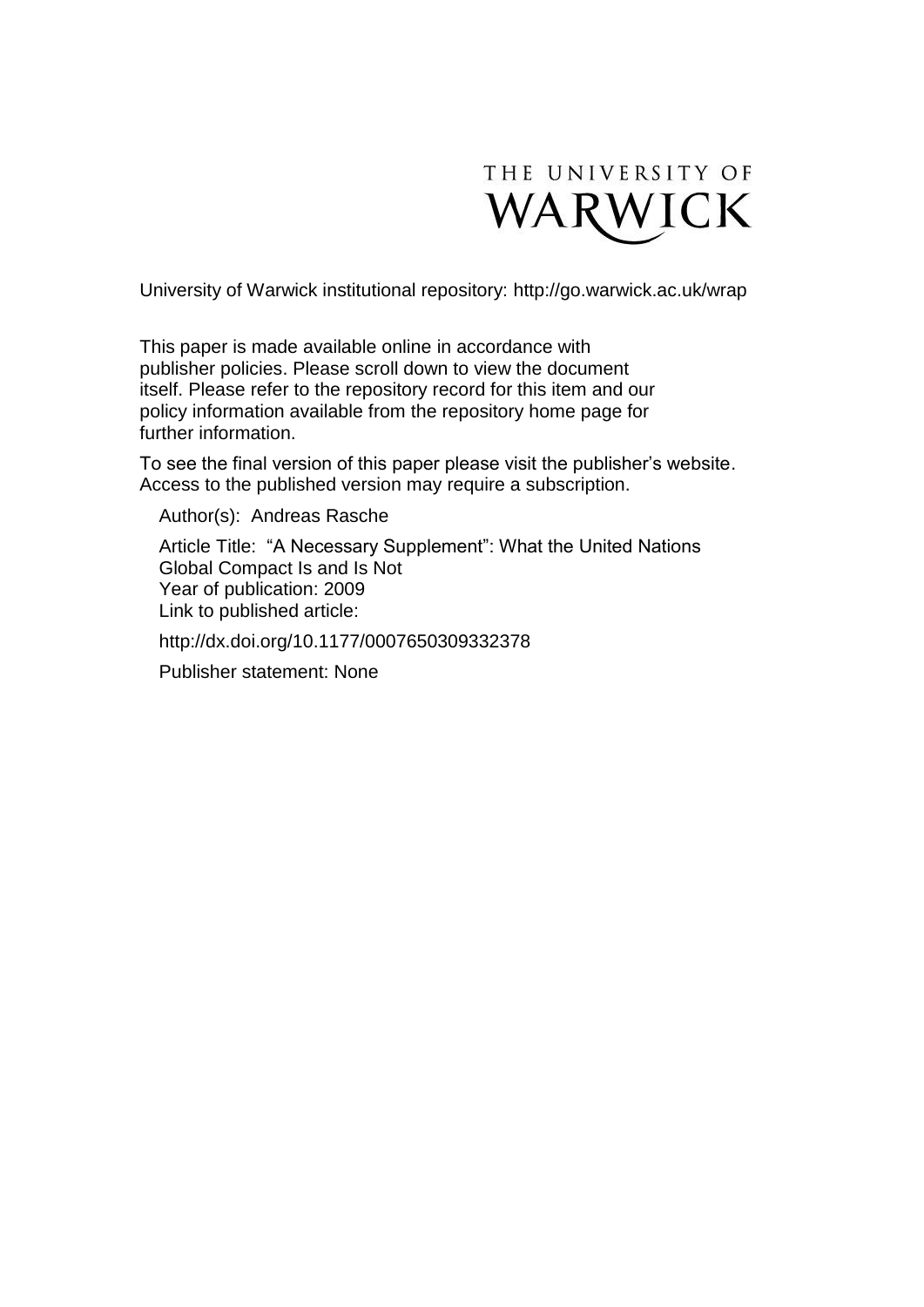# **"A** *NECESSARY* **SUPPLEMENT" – WHAT THE UNITED NATIONS GLOBAL COMPACT IS AND IS NOT**

Dr Andreas Rasche Assistant Professor of Business in Society Warwick Business School, University of Warwick Social Studies Building Coventry, CV4 7AL United Kingdom

E-Mail: andreas.rasche@wbs.ac.uk

Keywords: United Nations Global Compact, regulation, public-private partnerships, stakeholder management

Bio: Andreas Rasche is Assistant Professor of Business in Society at Warwick Business School. He received his PhD in Strategic Management from European Business School, Germany. His research focuses on global governance and transnational organizational regulation as well as the practice of strategic management. He has published in *Organization Studies*, *Journal of Management Inquiry*, *Business Ethics Quarterly*, *Journal of Business Ethics* and *Business & Society*. He is also the author of the book 'The Paradoxical Foundation of Strategic Management'.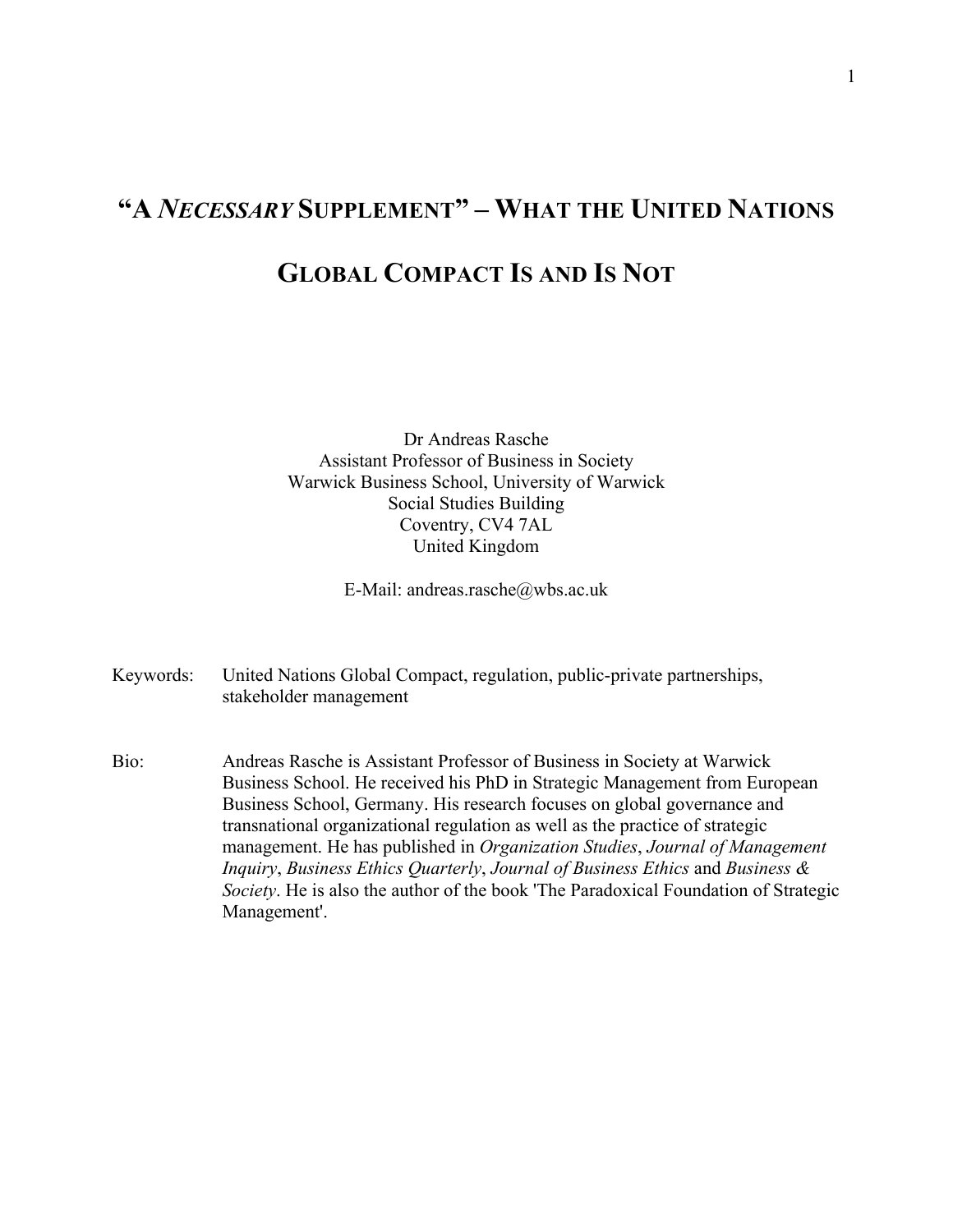## **"A Necessary Supplement"**

### **What the United Nations Global Compact Is and Is Not**

#### *Abstract*

The United Nations Global Compact is with currently over 6,000 voluntary participants the world's largest corporate citizenship initiative. Although having made much progress towards its goals, the Compact still faces a lot of criticism. This paper first analyzes three critical allegations often made against the Compact by looking at the academic and non-academic literature. (1) The Compact supports the capture of the UN by "big business". (2) Its ten principles are vague and thus hard to implement. (3) The Compact is not accountable due to an absence of verification mechanisms. This article discusses these three allegations and argues that they rest on a misunderstanding of (a) the nature of the Compact, as well as its mandate and (b) the goals it tries to achieve. From this discussion of what the Compact *is not*, the article then outlines a perspective that classifies the initiative as a necessary supplement to incomplete state and nonstate regulatory approaches in order to illustrate what the Compact *is*. The article argues that critics neglect this important supplementary role of the Compact. This neglect leads to an underestimation of the Compact's true potential. Based on this discussion, the article looks at specific ways of improving the Compact and the challenges that must be understood when considering the rapid growth of the initiative.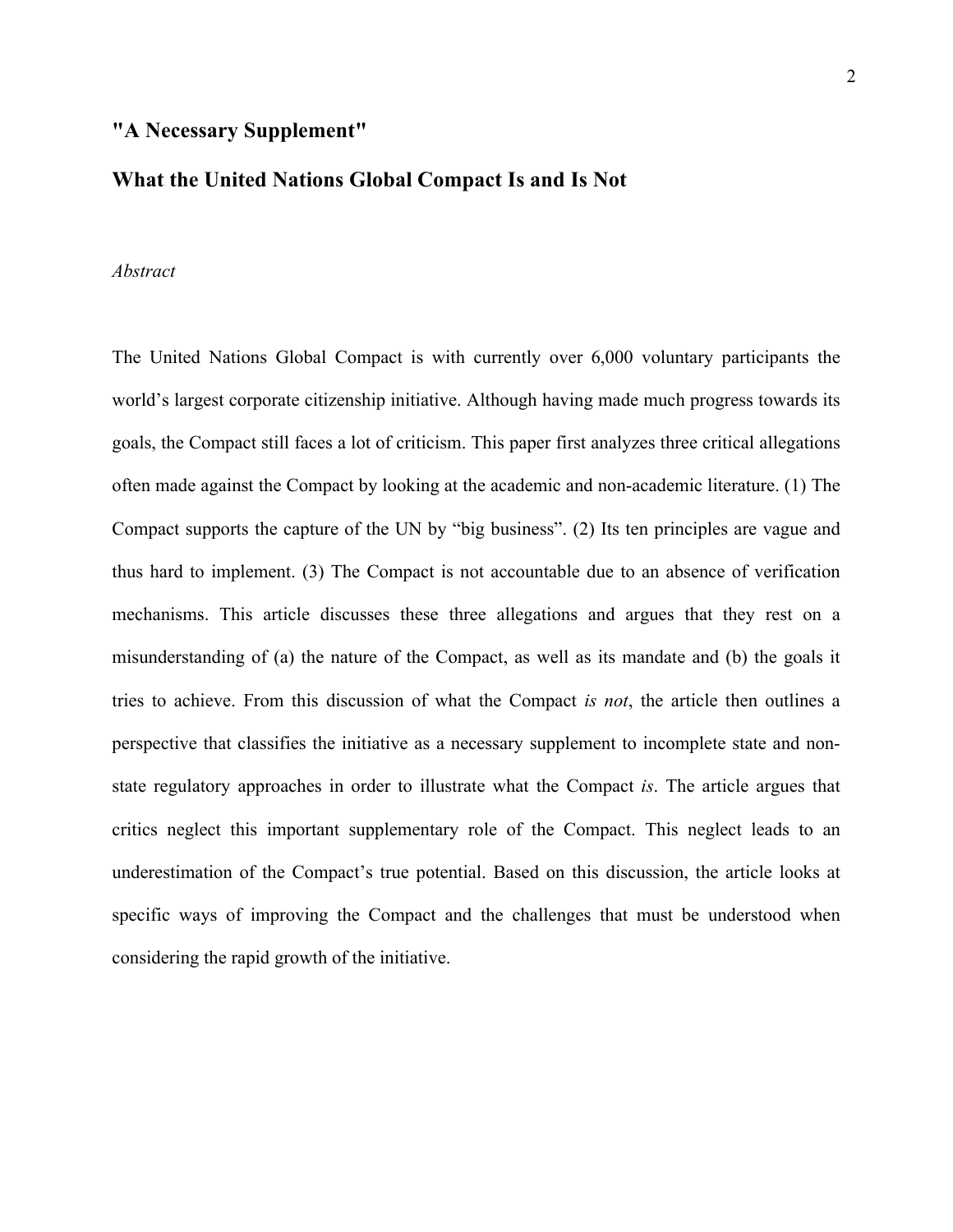Since its operational launch in 2000, the United Nations Global Compact has attracted both a lot of support and criticism. The Compact represents the world's largest network-based voluntary corporate citizenship initiative (Hemphill, 2005). The term "corporate citizenship" is adopted here from the literature as a descriptor for a voluntary change of business practices to meet the responsibilities imposed on firms by their stakeholders (Norman & Néron, 2008). It is, however, outside the scope of this article to undertake a careful delineation of the similarities and differences with "corporate responsibility". Although having made progress in terms of the large number of business and non-business participants (now numbering 6,000) and its likely impact on business practices (McKinsey (2007) concludes that nine out of ten participants are doing more towards the Compact's principles than they did five years ago), this progress also brought about a lot of criticism, largely from non-governmental organizations (NGOs), academics and the wider press. Thérien and Pouliot (2006, p. 67), for instance, argue that the Compact fosters a "pro-market spin" that breaks with the UN's traditional position and thus is eroding its legitimacy in the long run. Amnesty International (2003) complains about the missing accountability of the initiative and asks for a more rigorous assessment of whether participants are really complying with the principles. In a more radical way, Sethi (2003, p. 2) argues that the Compact "provides a venue for opportunistic companies to make grandiose statements of corporate citizenship without worrying about being called to account for their actions."

Even though in order to gain a balanced view of the Compact critical concerns need to be voiced (some of which demand institutional changes that run counter to the very idea of the initiative and its reason for existence), these criticisms must be examined and carefully evaluated. For future critical discussions to be meaningful and to provide possible pointers for improvement, the discussion about the Global Compact needs to (a) show more sensitivity to the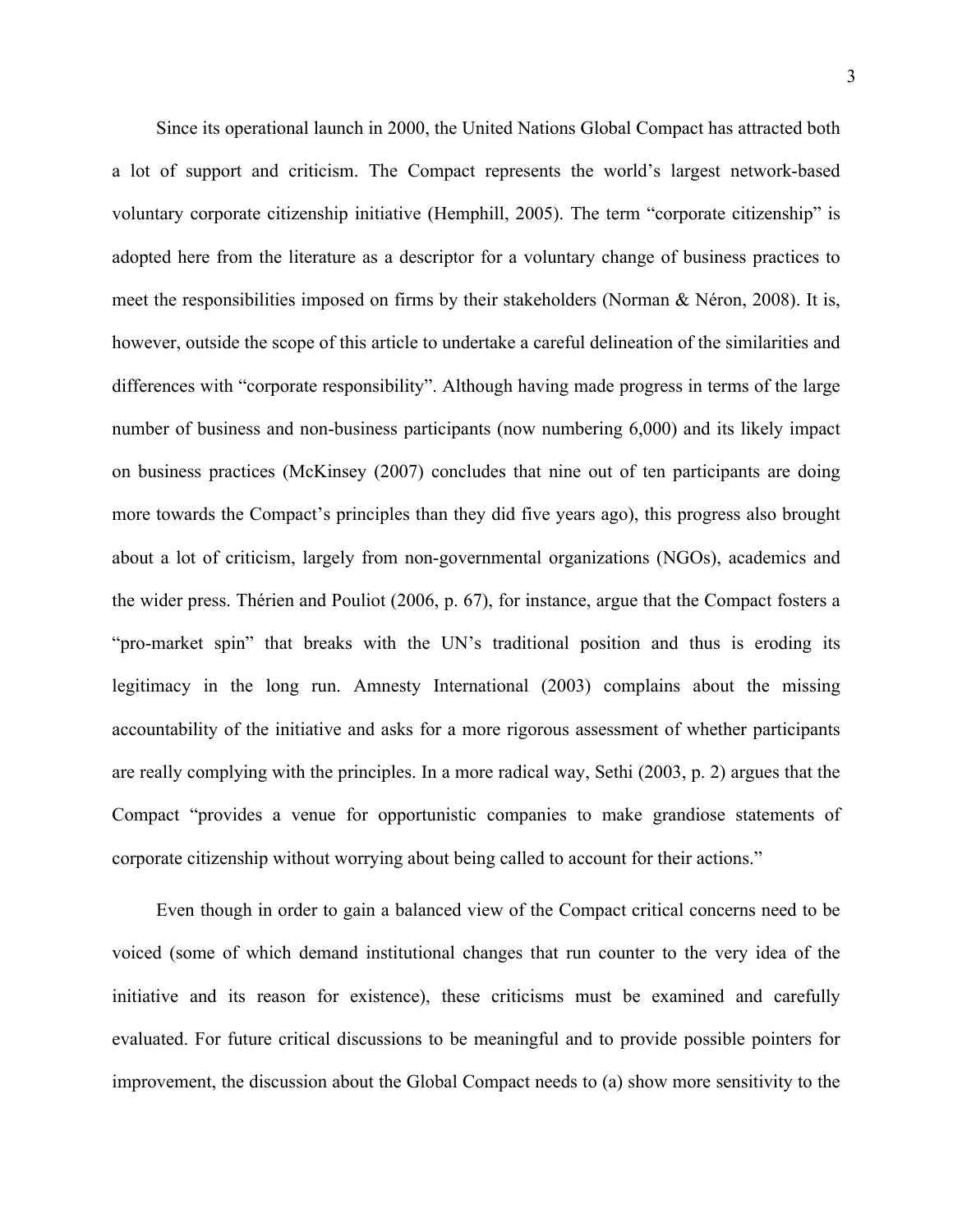underlying core idea of the initiative, which is long-term *learning* experience and not regulation, and (b) address the constraints of the institutional framework in which the initiative is embedded. So far, there has been no systematic assessment of the critical voices that are raised, let alone attempts to clarify some of the misconceptions upon which they are based. Given the rise in the number of articles that criticize the Compact (Deva, 2006; Nolan, 2005; Rizvi, 2004; Thérien & Pouliot, 2006; Zammit, 2003), there is a need to clarify what the initiative is and is not.

This article has three main research objectives. First, it aims at structuring existing critiques of the Compact and offers an alternative perspective on the demands they place on the initiative. The article intends to show that much of the criticism is based on a misunderstanding of the nature and mandate of the Compact. Second, the article delineates a perspective that classifies the Compact as a *necessary* supplement to more regulative undertakings within the sphere of corporate citizenship (e.g., auditable standards for workplace conditions such as SA 8000 or regulation by governments). This discussion illustrates what the Compact is and, most of all, what it *is not* and how future critical assessments, although much welcome to further spur its expansion by providing needed expertise, should identify the initiative. Third, the article outlines future challenges for the Compact and thus highlights the remaining actions that need to be taken in order to secure its continued success.

To achieve these research objectives, the remainder of this paper is divided into five sections: The first section provides a brief introduction to the Global Compact as of 2008. As the Compact is an evolutionary framework that is continuously extended and modified, this descriptive exercise is necessary to paint a fair picture. The second section maps existing critiques of the Compact into three commonly-mentioned categories and assesses their viability when considering the goals of the initiative, as well as the overall institutional context of the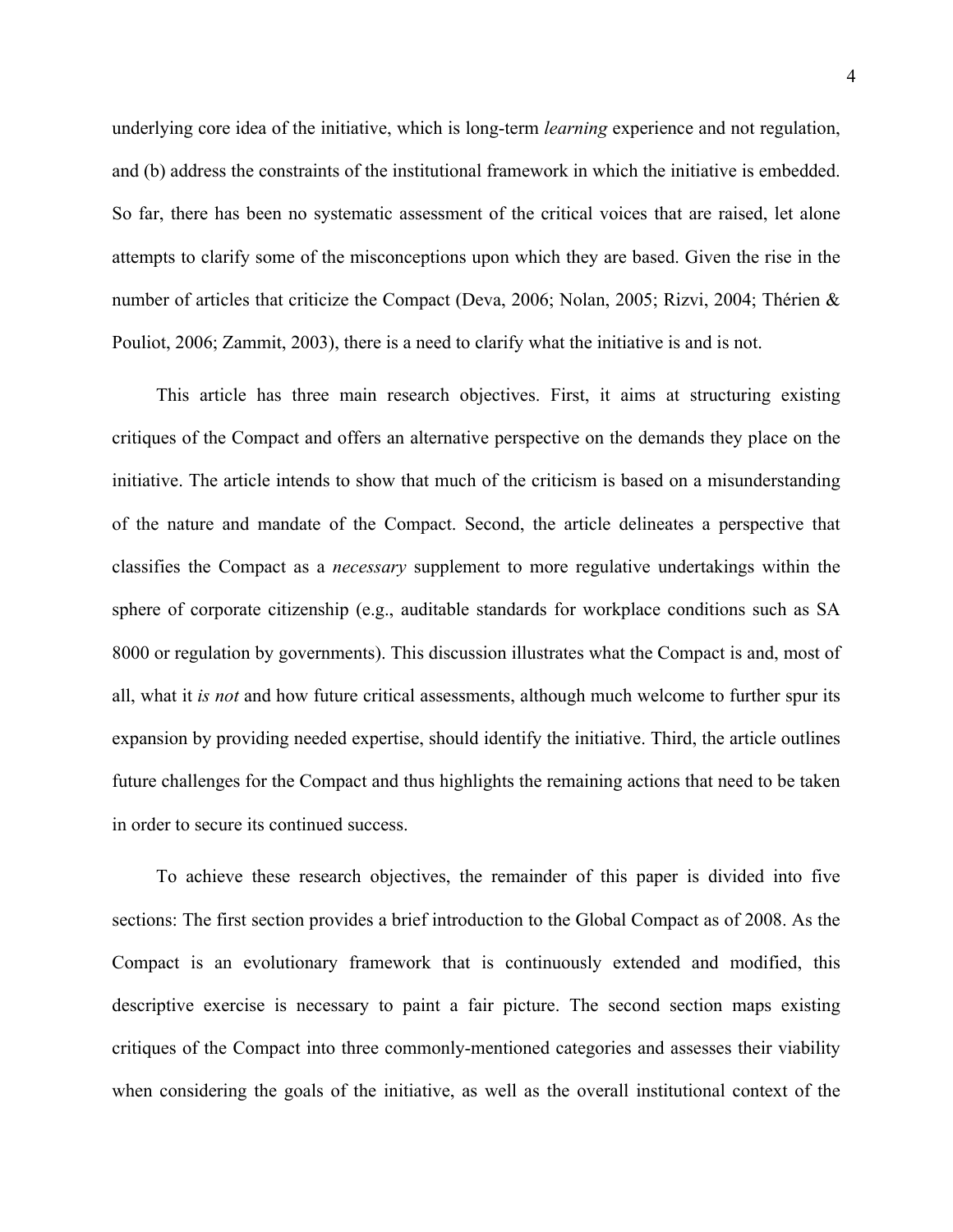United Nations. The third section classifies the Compact as a necessary supplement to regulatory approaches and thus highlights what the initiative is about and on which grounds it should to be judged. This discussion helps future criticism to be presented in a way that is more compatible with the nature of the Compact and also allows for a better understanding of the relationship between the Compact and other initiatives (e.g., SA 8000). While the fourth section discusses existing challenges that the initiative has to address in order to achieve future growth and continued relevance, the fifth section provides a brief conclusion, including suggestions for further research.

## **The United Nations Global Compact**

#### **What Is the Nature and Mission of the Global Compact?**

On January 31, 1999 United Nations Secretary-General Kofi Annan outlined the need for what he then called a "global compact" while speaking at the World Economic Forum in Davos. Annan proposed that "you, the business leaders gathered in Davos, and we, the United Nations, initiate a global compact of shared values and principles, which will give a human face to the global market" (United Nations, 1999, p. 1). This speech would mark the birth of a global corporate citizenship initiative which was formally launched on July 26, 2000 at UN headquarters in New York with the support of multinational companies, UN agencies, global trade unions and a variety of NGOs.

The Global Compact engages the private sector to collaborate with the United Nations – in partnership with global labor, NGOs and academia to identify and spread good corporate practices in the areas of human rights, labor rights, protection of the environment and anticorruption (Ruggie, 2001, p. 371; Ruggie, 2002, p. 301). The Compact seeks to weave a web of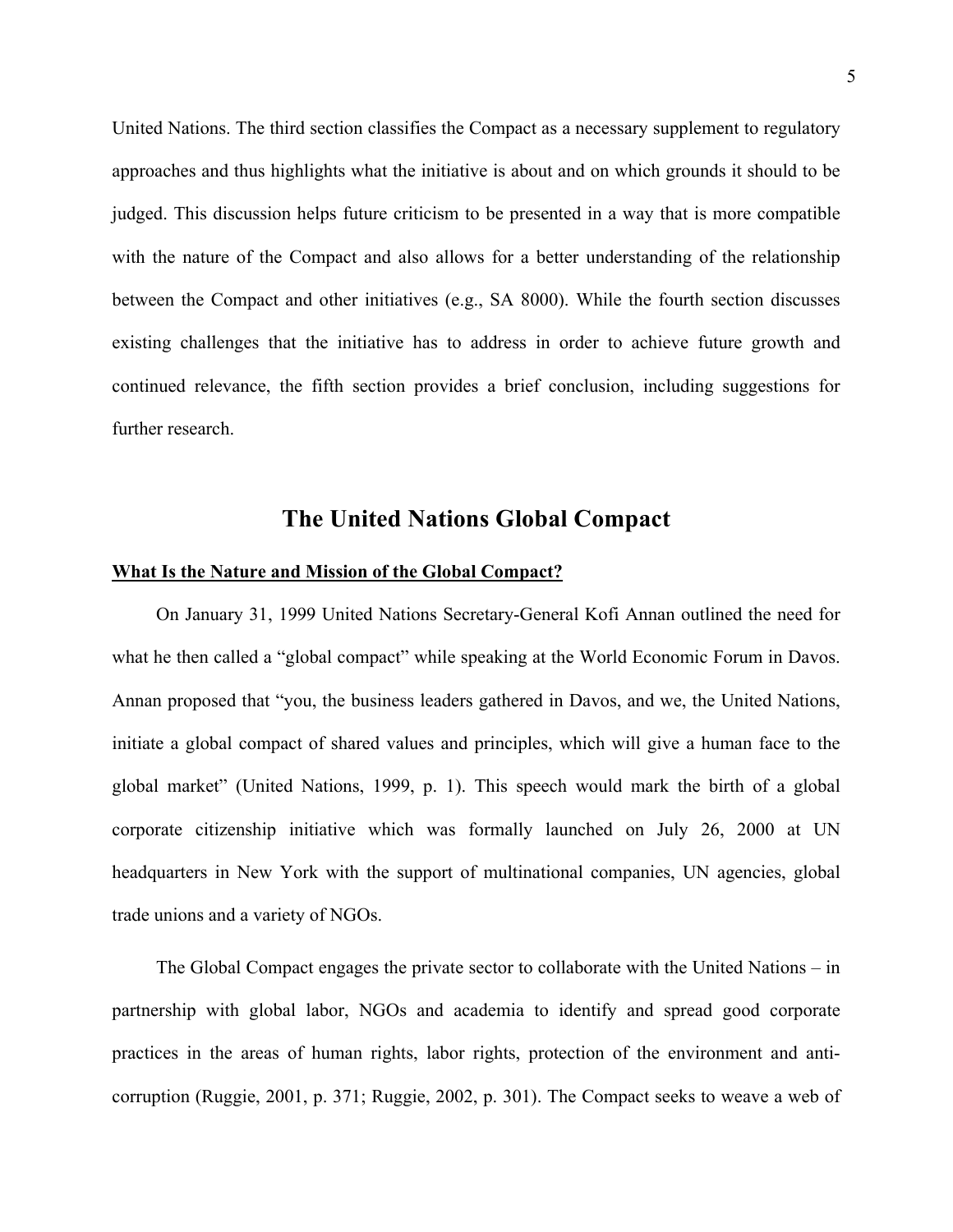joint values around the global economy; a web that is based on ten universal principles (see Figure 1). The *goals* of the Compact are thus based on the distinction between a macro and micro-level: on the macro-level the Compact facilitates cooperation, long-term learning and collective problem solving among a full cast of stakeholders, whereas on the micro-level it wants participants to internalize its principles into their strategy and daily operations.

> ------------------------------- Put Figure 1 About Here -------------------------------

The Compact is *not* designed as a certification instrument or tool to regulate and sanction its participants, but instead to foster a dialogue among a diverse set of actors in a nonbureaucratic way. Participating companies are required to be transparent about their engagement by reporting on progress and action with regards to their implementation efforts. The change model that underlies the Compact is based on the idea that corporations, through dialogue and partnership projects, can show responsibility and make a difference once they learn from each other and other actors (e.g., UN agencies). This is not to imply that binding regulations are not needed, but that regulations must be complemented by a dialogue-based approach that gives reference to the fact that most companies still have a lot to learn when it comes to managing social, environmental and governance issues. The initiative is based on the idea of "principled pragmatism" which reflects the need to balance what is ideally expected to exist in the sphere of regulation with what is achievable given the current political environment.

#### **Why Is There a Need for a Global Compact?**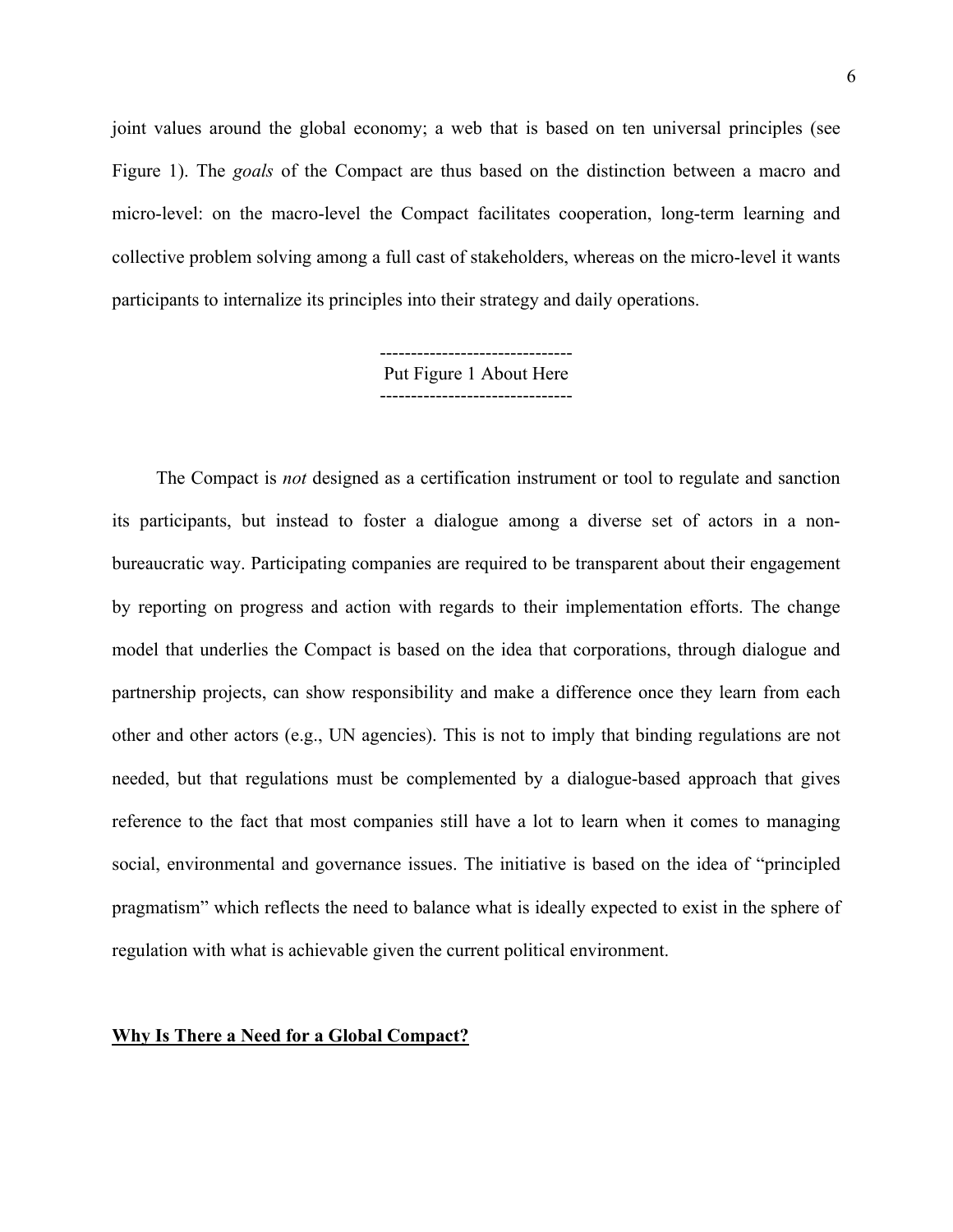There are many reasons why a globally-valid initiative that fosters the development and dissemination of shared values and their integration into the conduct of corporations makes sense. Some advocates of the Compact argue from a moral perspective. Williams (2004, p. 760), for instance, states that the Compact is needed because corporations have to respect (and cannot simply neglect) that they have a moral purpose as long as they want to be seen as a legitimate part of national societies and the emerging global order. Others, like Ruggie (2001, 2002), underline the business case by arguing that some corporations, by learning from other participants, avoid costly mistakes that their peers have committed.

This article highlights another dimension of reasoning that is often neglected when it comes to looking at why initiatives such as the Global Compact are needed. When focusing on changes in the global economic order, characterized in part by a globalization of problems facing mankind (e.g., climate change and poverty) and the increased politicized role of multinational corporations (Palazzo & Scherer, 2006; Windsor, 2007), one must recognize that these changes can only be addressed once businesses, civil society, and governments devise for the *global* economy the kind of institutional equilibrium that existed in the postwar *international* economic order (Kell & Ruggie, 1999, p. 103). In other words, a stable institutional framework is needed for doing business under the conditions of globalization. The need for such a framework creates two key challenges; on the macro-level there is the challenge to embed the global market in a network of shared values, whereas on the micro-level these values have to be implemented in the conduct of (multinational) businesses.

On the macro-level, the Global Compact is needed to address the omnipresent governance gaps that the rise of the global economy has created (e.g., with regard to environmental policy). The United Nations, as the only truly global inter-governmental organization with a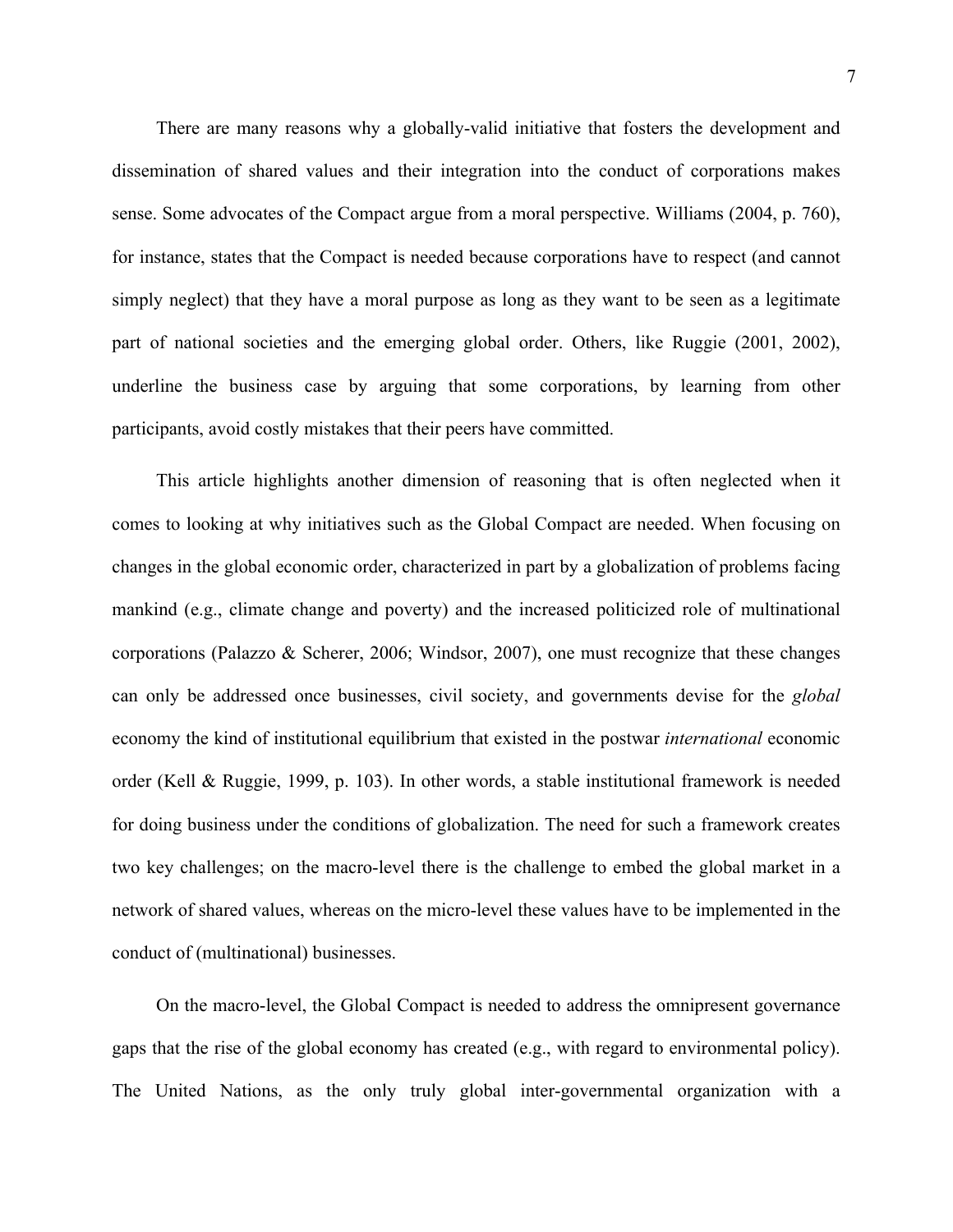comprehensive mandate (Cohen, 2001, p. 185), provides the right framework to address these gaps. Although the Compact is by *no means* a substitute for national or international regulations and also not an all-inclusive framework for global governance, it is at least a first pragmatic response to government governance failures and defines an agenda for discussing issues of global governance (Kell, 2005, p. 78). Compact participants acknowledge that there is neither the time nor the need to wait until national governments "get it right" and international law sets binding regulations. The communicative, learning-based framework of the initiative needs to be understood as a *supplement* to existing and emerging regulatory efforts in the global business environment. Understanding the Compact as a supplement reflects the conviction that the governance battle cannot be won until it is based on new forms of social engagement that connect all relevant social actors (Ruggie, 2002, p. 298). Learning about macro-level governance problems is even more important when considering that the Compact has attracted a variety of major firms from emerging markets like China (Nash, 2003). Since these companies often lack knowledge on the relevance of social and environmental responsibility, they can, as Compact participants, start developing that kind of knowledge.

This discussion raises the question of how the relationship between the problem addressed by the Compact on the macro-level (i.e. global governance) and its proposed solution (i.e. learning and shared values) is intended to be understood. Following Rosenau (1992), global governance is the worldwide achievement of order through the issuance of systems of rule to address those governance problems that cannot be solved by sovereign national governments. Mechanisms of global governance include binding international law (e.g., the WTO) and/or soft law approaches (e.g., the Global Compact). Although binding international law is desirable, mutual learning and a set of shared values is indispensable for global governance to function.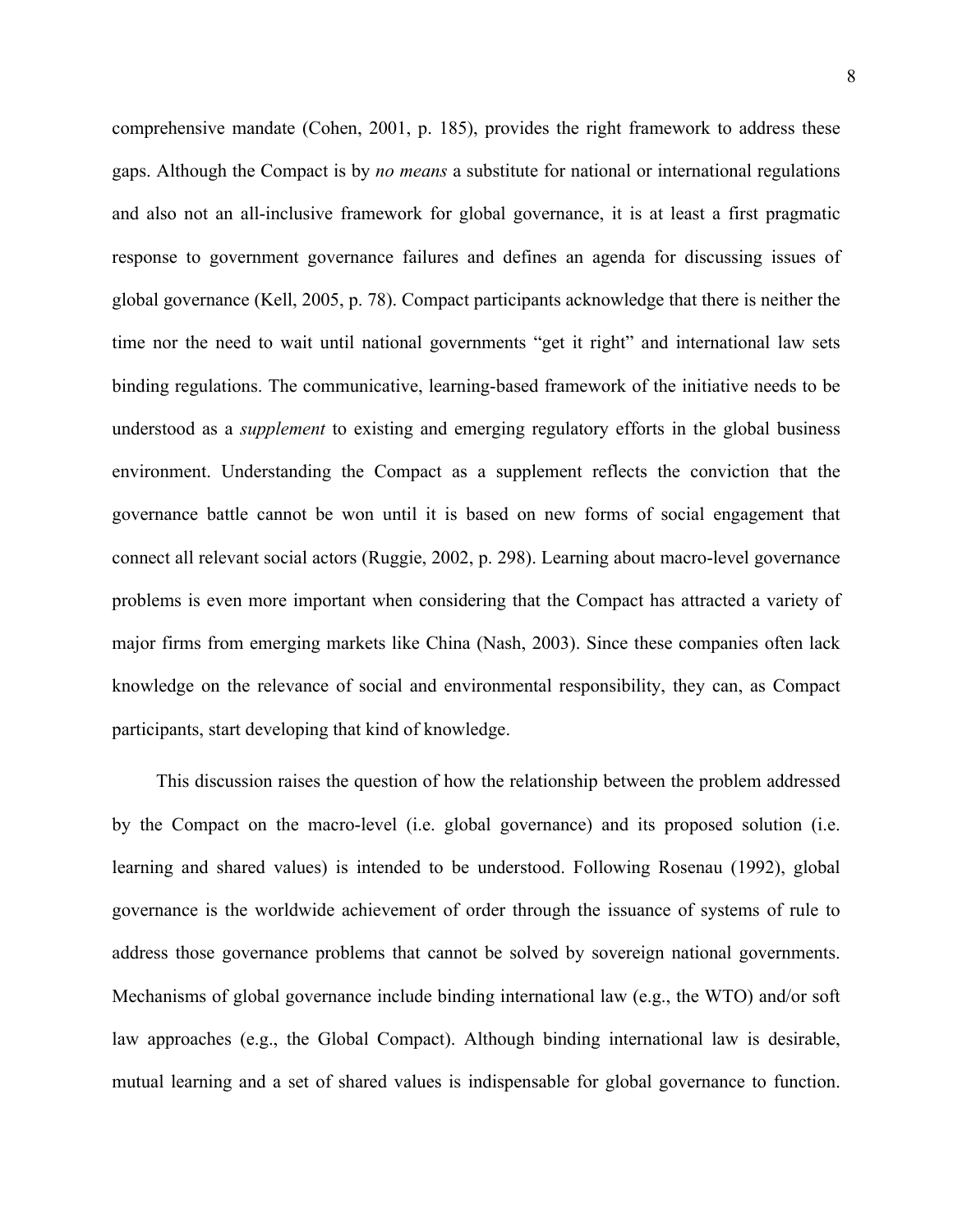The complexity of global governance problems requires taking multiple levels (e.g. national and international), as well as a variety of actors from different domains (e.g., the economy, politics and civil society) into account (Dingwert & Pattberg, 2006). Learning mechanisms and a set of shared values, as promoted by the Compact, help to establish a ground upon which solutions for complex governance problems can be discussed and advanced. In addition, learning mechanisms also allow spreading already available solutions across levels and actors (Kell, 2005).

On the micro-level, the Compact is needed to deal with the challenge of implementing and acting upon the values that are defined on the macro-level. Even though the Compact does not sanction or monitor but instead relies upon the enlightened self-interest of corporations to give specific meaning to its underlying principles within their day-to-day conduct, another reason for its existence is to help change corporate behavior. This goal reflects a specific perspective on corporate responsibility in general and corporate citizenship in particular. Participants are asked to move beyond a philanthropic understanding of citizenship, dominated by charitable donations and other forms of community actions (Carroll, 1991) and to instead change their core-business practices (Birch, 2001). Such an expansionist definition of corporate citizenship (Norman & Néron, 2008) assumes that businesses promote and participate in multi-stakeholder partnerships in order to identify and learn about their constituencies (Poncelet, 2003).

#### **How Does the Global Compact Work?**

To understand how the Compact "works", one needs to appreciate its constituent actors and their respective roles. Essentially, there are four core actors that create the Global Compact network (Kell & Levin, 2003). First, there is the *United Nations* system with its various agencies and offices. The Global Compact Office (that belongs to the UN Secretary-General's Executive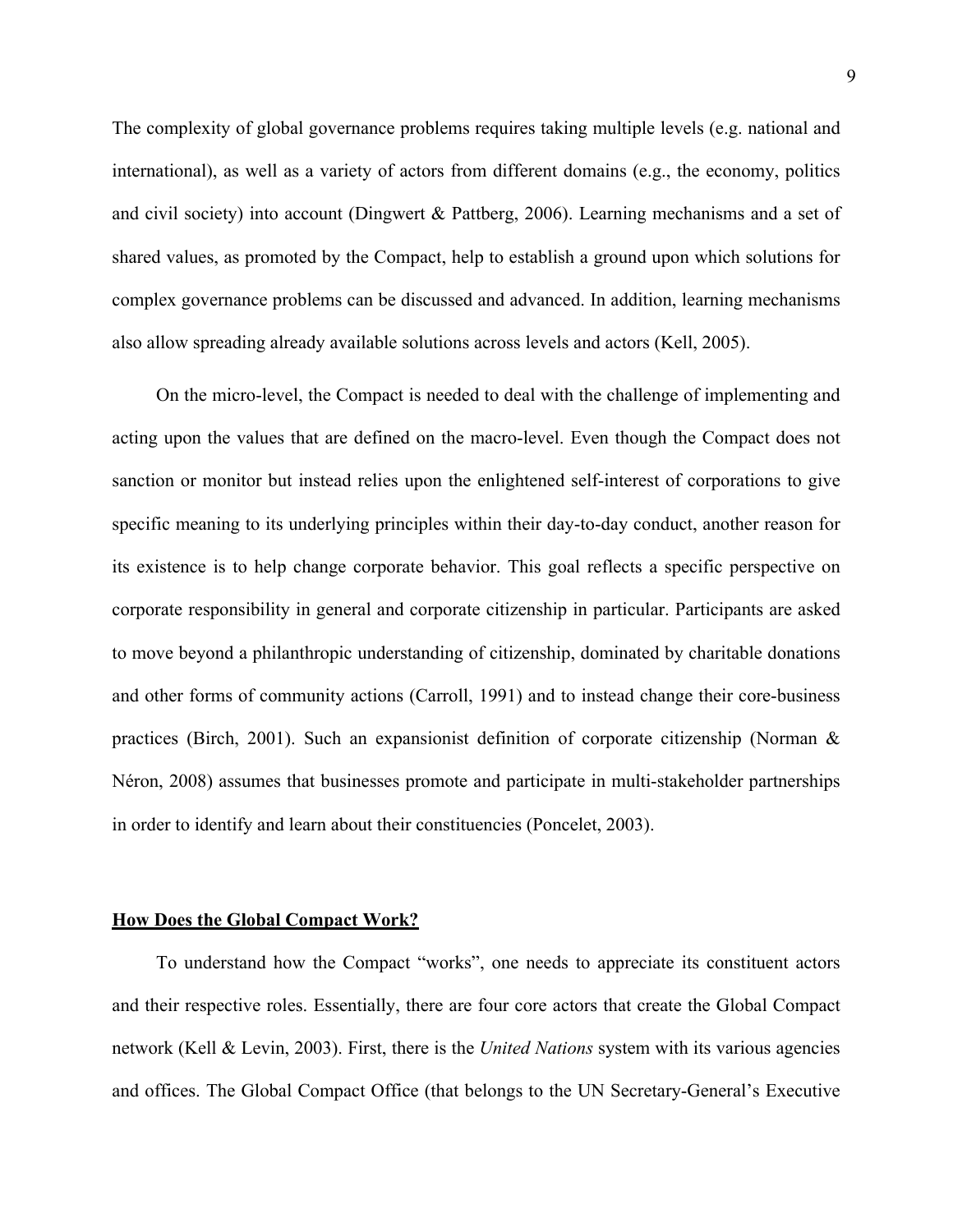Office) sets the administrative frame, provides strategic direction and performs quality control tasks. In addition, six UN agencies (i.e. the UN High Commissioner for Human Rights, the International Labour Organization, the UN Environmental Programme, the UN Development Programme, the UN Industrial Development Organization, and the UN Office on Drugs and Crime) offer expertise in special areas in order to set up and steer particular UN-business partnership projects that are created under the umbrella of the initiative.

Second, *businesses* are at the heart of the Compact. With currently over 4,700 corporate participants from developing and developed countries, businesses are encouraged to actively participate in dialogue and integrate the ten principles in their operations. Participating firms are required to not only publicly advocate the Global Compact (e.g., via press releases and speeches) but also to disclose annually how the ten principles are implemented and what progress has been achieved by submitting a so-called Communication on Progress (COP) report. Third, *governments* facilitate the ten principles by setting up regulatory frameworks on a national and supra-national level. The legal environment created acts as an enabling force that underpins and strengthens the ten principles.

Finally, *civil society organizations* and *labor* play a crucial role because they have competence and substantive knowledge with regard to practical problems. On the side of labor, the international trade union movement offers problem-solving competence concerning the implementation of the four labor-related principles. Civil society is mostly represented by nongovernmental organizations. Many NGOs are increasingly referred to as partners that provide contextualized knowledge to businesses regarding projects that support the ten principles. NGOs also play a vital role within the dialogue and learning activities since they possess specialized knowledge about particular issues (e.g., HIV/AIDS) that often become even more focused once a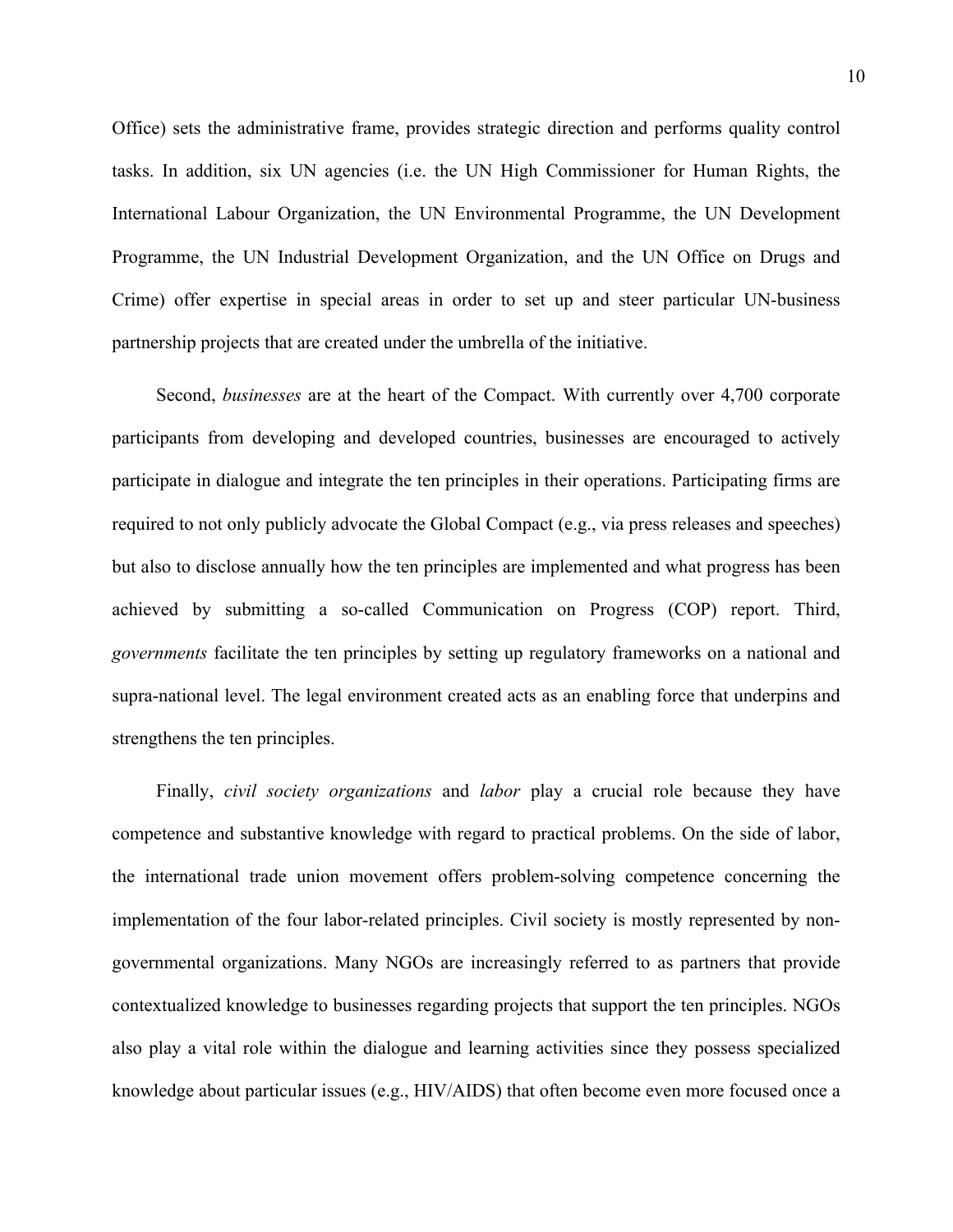national or regional context is taken into account. Furthermore, NGOs act as watchdog institutions that speak up if business participants violate any of the principles.

The Compact links these actors through three engagement mechanisms; *learning events, dialogue events* and *partnership projects*. The three mechanisms serve the two major goals of the Compact (see above) since they (a) enable business and non-business actors to create, discuss, modify and extend a set of shared values within the global marketplace and (b) allow corporations to implement these values into their operations by sharing ideas and best practices. The engagement mechanisms are designed to function both at the global and national/regional level. On the national/regional level engagement is ensured through so-called local networks, which have been established in over 70 countries thus far. Local networks serve as a platform to create a close link between contextualized problems on the local level and the more abstract ideas and commitments that are developed at the global level. Networks are "translators" of the created global solutions and, at the same time, "innovators" looking for ways to implement the ten principles given the constraints and opportunities of a local context. In the following, the three engagement mechanisms are introduced and their role on the global and national/regional level described (see Figure 2).

> Put Figure 2 About Here -------------------------------

-------------------------------

 By *partnership projects* the Global Compact means active collaboration between business, civil society and governments under the umbrella of the ten principles. Partnerships seek to discover a common ground of interests between the private and the public sector and thus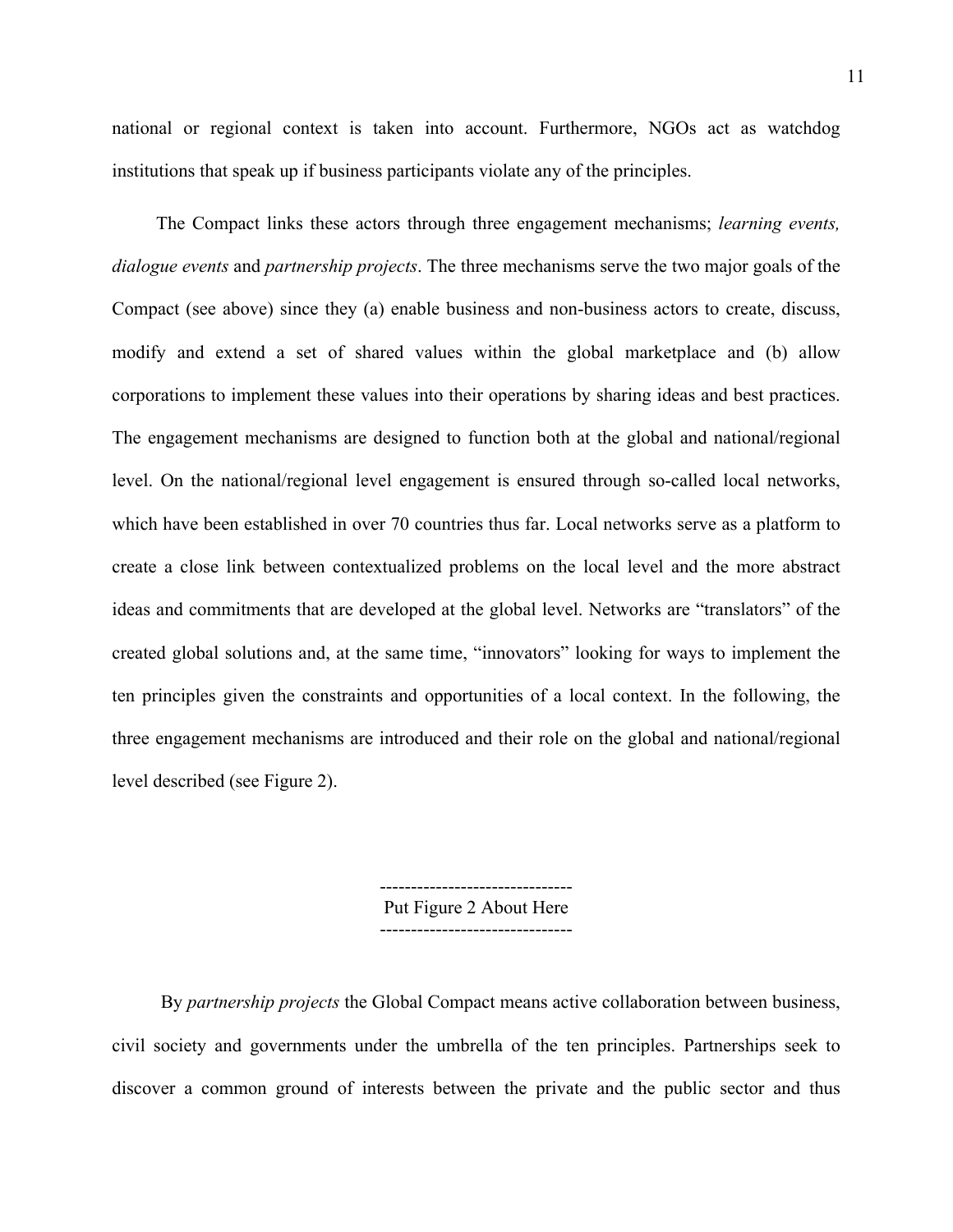combine and leverage available skills and resources on both sides. Often partnerships occur in direct support of issues discussed at the different loci for dialogue. DaimlerChrysler, for instance, has set up a project together with the German Development Agency (GTZ) to tackle the rise of HIV/AIDS in South Africa. This project is in direct support of the 2003 Global Compact Policy Dialogue on this topic. Whereas some partnership projects are embedded in a local context, others have a more global reach. Deutsche Telekom, for example, has started a Global Communication Initiative that aims to bridge the digital divide across different parts of the world.

*Dialogue events* are about identifying new and emergent issues that relate to any of the ten principles. However, it also attempts to build relationships and trust with other actors (e.g., by entering into partnership projects). On the global level, the Compact has created a variety of Policy Dialogues that focus on specific issues (e.g., the role of the private sector in conflict zones). These meetings act as an international platform to discuss problems and to gain mutual understanding about possible solutions. Another form of global dialogue is the triennial Global Compact Leaders Summit which brings together executives from business and non-business participants to chart the strategic course of the Compact itself. On the local level, networks are encouraged to facilitate dialogue on issues that are relevant to them and share the ideas developed at regional network conferences. Dialogue at the local level is especially valuable as it allows previously unconnected actors (such as SMEs) to enter into partnerships with other business and non-business participants.

*Learning events* are closely related to dialogue, however focus more on sharing preexisting solutions and best practices and thus do not specifically aim to find new ways to promote the ten principles. Learning is crucial as participants can learn from available good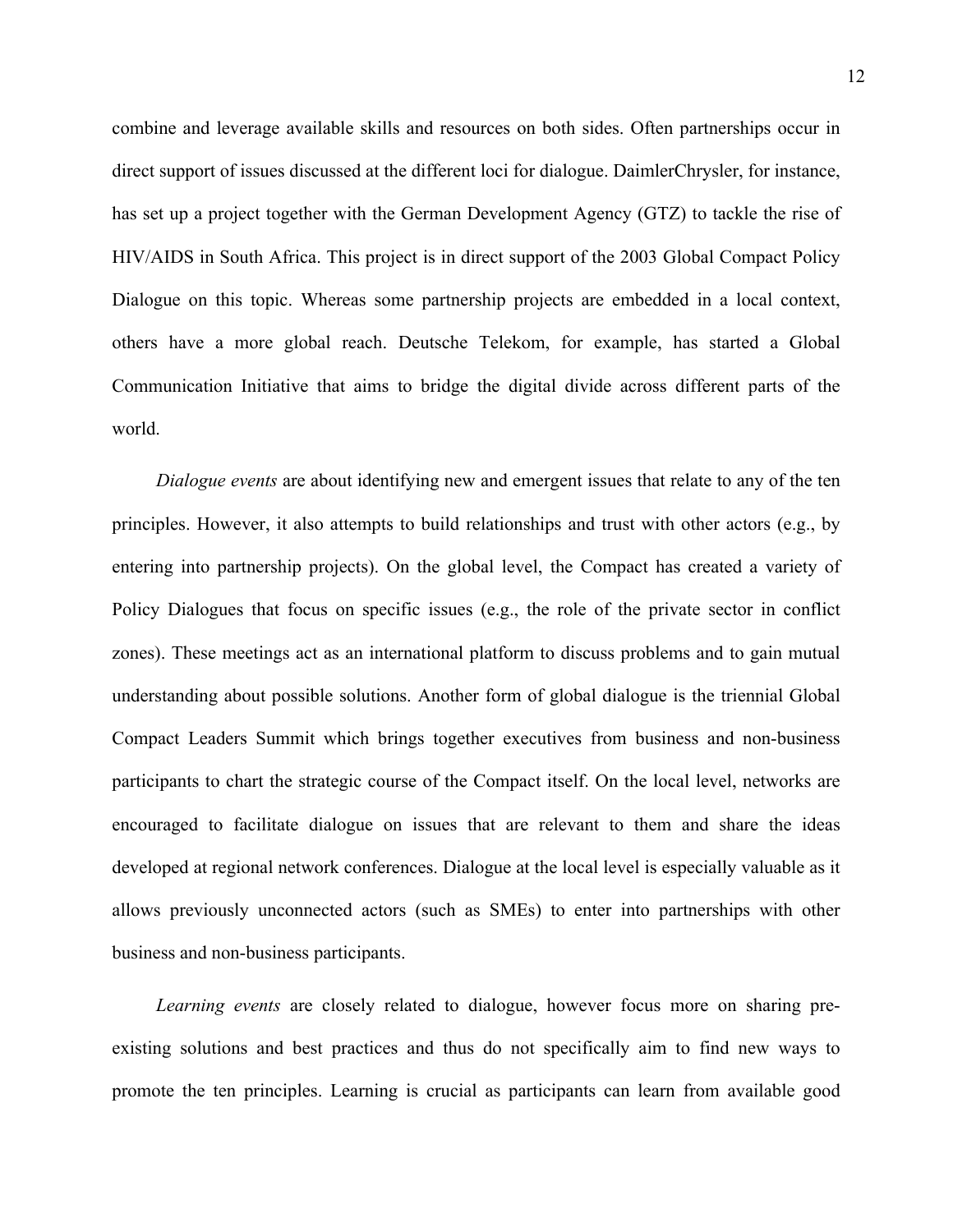practices and thus follow notable examples that were developed under consideration of their region and sector. On the global level, learning occurs through direct interaction, such as at the International Learning Forum Meeting and also the Global Compact website. Corporations are asked to submit case studies and descriptions of best practices to the web portal to enable other participants to replicate and thus propagate available solutions. The Compact Office has also published a case study series that cluster examples (Global Compact, 2003a, 2003b, 2003c, 2004, 2006). At the local level, network meetings serve as a basis for learning and dissemination of best practices. Networks enable participants to learn from one another taking into account the constraints and opportunities of their region and/or sector. The UK network, for instance, has set up a peer review process of submitted COPs which allows participants to learn how to improve the quality of their COPs.

The three engagement mechanisms work together (e.g., projects also create learning effects) as indicated by the arrows in Figure 2. Engagement mechanisms alone do not ensure that a participant fulfills the two goals that the Compact serves. Rather, engagement by participating in learning, dialogue and partnership projects needs to be backed up by implementation of the principles throughout a participant's value chain.

## **The Global Compact and its Critics – An Assessment**

Since its inception, the Global Compact has faced a lot of criticism from a variety of sources. This article looks at the three *most often-mentioned*: i.e. that (1) the Compact supports the capture of the UN by "big business", (2) its principles are vague and thus hard to implement and (3) it is not accountable due to missing verification mechanisms. The following discussion shows that this criticism is, at least in part, based on a misunderstanding of the initiative and its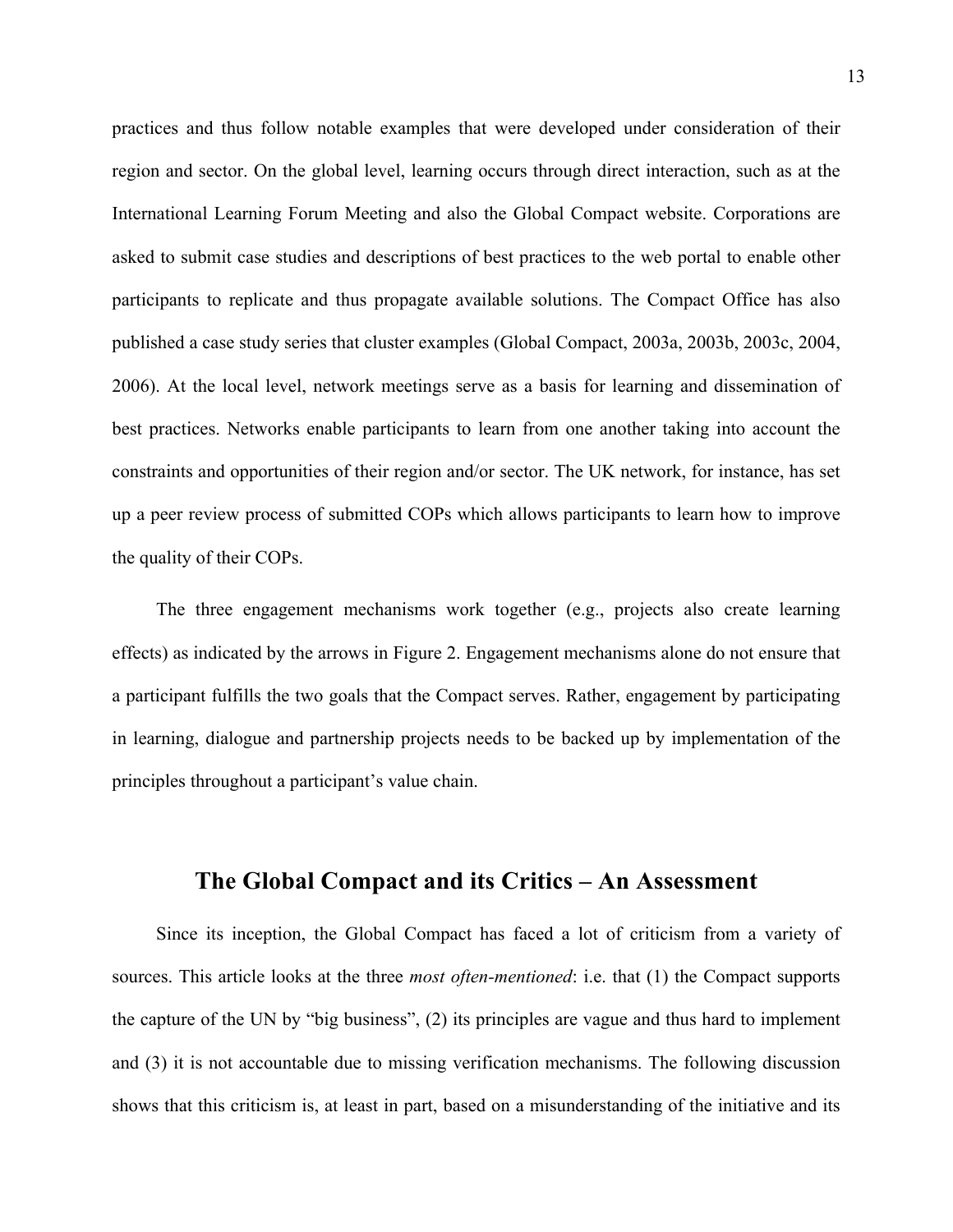underlying institutional framework. Other, less frequently-mentioned criticisms include an observed "non-seriousness" of participants (Deva, 2006, p. 113) and an over-focus on the participation of Western MNCs compared to SMEs from the developing world (Transnational Resource and Action Center, 2000).

#### **Allegation 1: The Compact Supports the "Capture" of the UN by Big Business**

One common allegation raised by critical parties is that the Compact opens a window of opportunity for business to capture the UN. Zammit (2003, p. xxi), for example, argues that there is a basic inconsistency between the policy interests of developing countries and those promoted by the UN's corporate partners. The fear is that big business will pursue its policy interests within the UN more directly by signing up to initiatives like the Global Compact. Such a view is also adopted by Nolan (2005, p. 465) who states that "[c]lose relations between the UN and big business provides ample scope for 'capture' such that the UN, the supposed rule setter, wittingly or otherwise begins to adopt the agenda of business partners without debate or true democratic procedure." Thérien and Pouliot (2006, p. 67) thus conclude that the creation of the Global Compact has fuelled concerns about a break in the UN's traditional, non-business position on economic issues. Furthermore it raises concerns that the institution adopts a "pro-market spin" that could, in time, lead to its silent privatization.

There are, however, at least two issues that should be taken into consideration here. First, the Global Compact is by no means the first, nor the only attempt to establish partnerships between the UN and business. Almost from its inception, the UN has had partnerships with businesses and business associations. Businesses and NGOs even joined the 51 nations that gathered in San Francisco, CA in 1945 to sign the UN Charter, and were *expected* to be part of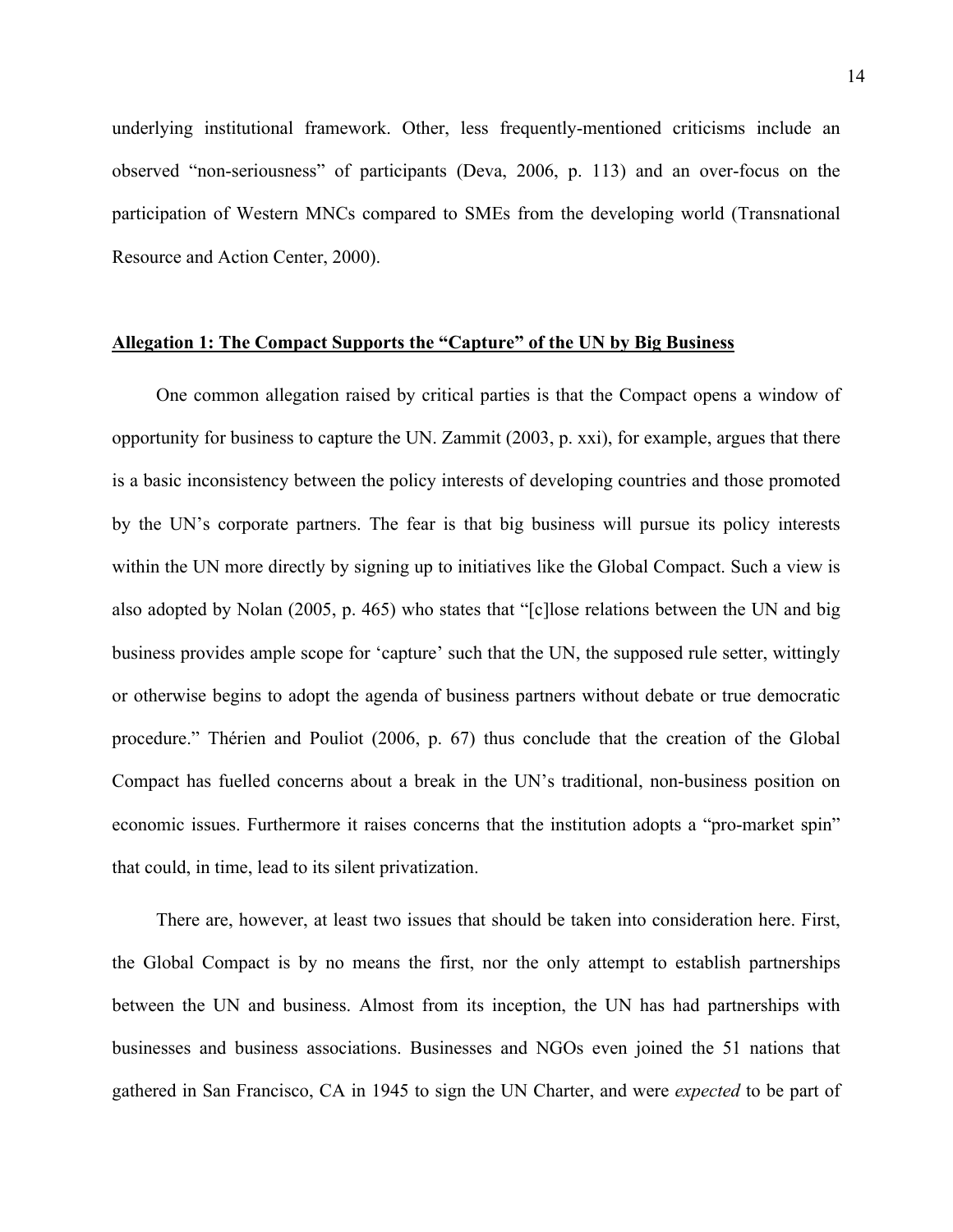the solution to foster peace and development. However, owing to increasing media coverage, most partnerships have only recently entered the wider public consciousness. For instance, at the 2002 Johannesburg World Summit for Sustainable Development (WSSD) over 240 partnerships were announced, most of which were in the field of water and energy use (James, 2002). UNbusiness partnerships are neither a new nor exclusive feature of the Global Compact, however they have increased in number over the last decade. This increase may be due to the fact that many UN agencies have undergone an ideological change from confrontation to cooperation with regard to partnerships (Cohen, 2001; Kell, 2005). There is, of course, the question of why this change has occurred and whether it reflects a "capture" of the UN by business or whether it is simply in response to the rise of global markets and growing governance gaps at the local and global level. This question brings us to the second point.

It is important to understand that it is not the Global Compact that allows corporations to be closer to the agenda of policy makers at the UN but that corporations *are already* political players, quite independently of the Compact (Palazzo & Scherer, 2006). Corporations design and implement social and environmental standards (McIntosh, Thomas, Coleman, & Leipziger, 2003), are involved in peacekeeping (Fort & Schipani, 2002), provide education and healthcare (Williams, 2004) and fight corruption (Cavanagh, 2004). All of these issues are also on the UN agenda. This engagement has not been imposed on MNCs but is necessary since (a) national governments, especially in developing countries, increasingly fail to set a regulative framework under which such issues can be resolved and (b) many of today's problems cannot be solved on a national level at all but need to be addressed globally, for example by *multinational* companies (Scherer, Palazzo, & Baumann, 2006). Under these conditions, collaboration between the UN and business is not only desirable but also needed as the UN's goals can no longer be achieved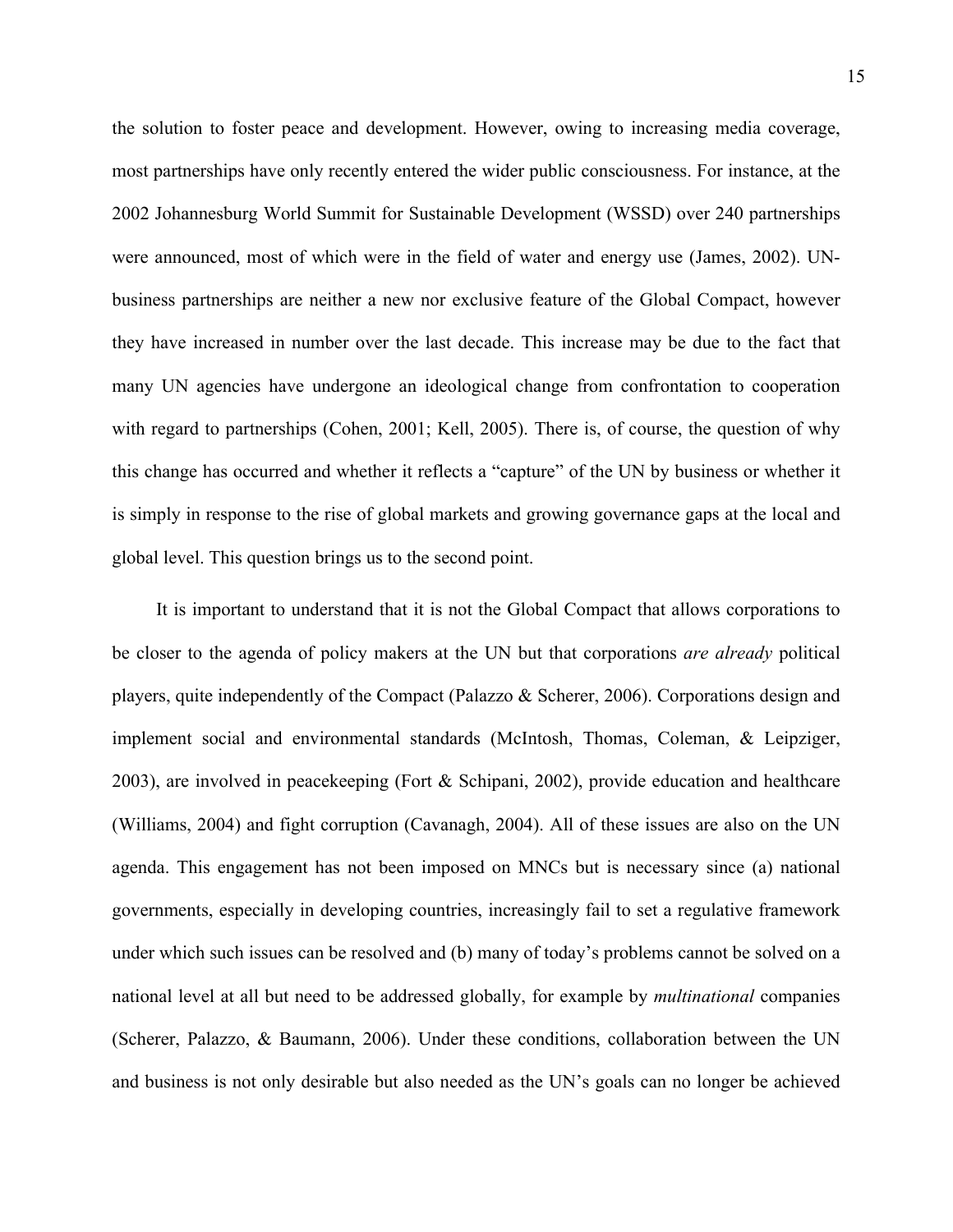without collaboration with business (Bigge, 2004, p. 10; Kell, 2005, p. 71). In a world of growing interdependencies, neglecting and devaluing UN-business partnerships can only come at the price of sticking to existing ideologies. There is no basic inconsistency between the goals of business and the UN; both are interested in the existence of a stable global market that is sustainable and based on a social consensus of shared values. Neglecting this relationship may be possible in the short run but will go against the UN's mission over a longer timeframe.

UN-business partnerships are, of course, not without problems. It is not the direct capture of the UN by businesses but instead the ability of the latter to use the Compact as a means to position a specific idea of what corporate citizenship is about (i.e. learning *not* regulation) that needs to be watched carefully. As discussed below, learning is a supplement, but not a substitute, for regulation. For corporations, the UN is particularly attractive in this context as influencing the public understanding of what "good" corporate citizenship is about requires discursive legitimacy (among other things) which the UN clearly offers (Levy, 2008; Levy & Prakash, 2003). Since the majority of Compact participants are businesses or business associations, the initiative needs to ensure that the perspectives of multiple stakeholders are taken into consideration when shaping and framing the public understanding and expectation towards corporate citizenship.

#### **Allegation 2: The Compact's Principles are Vague and Thus Hard to Implement**

The second criticism pertains to the Compact's lack of clarity with regard to its principles. Deva (2006, p. 129), for instance, notes that the principles hardly provide concrete guidance to corporations about the expected conduct. Requirements such as "action needs to be taken within a firm's sphere of influence" miss the precision necessary for a viable code of conduct. Deva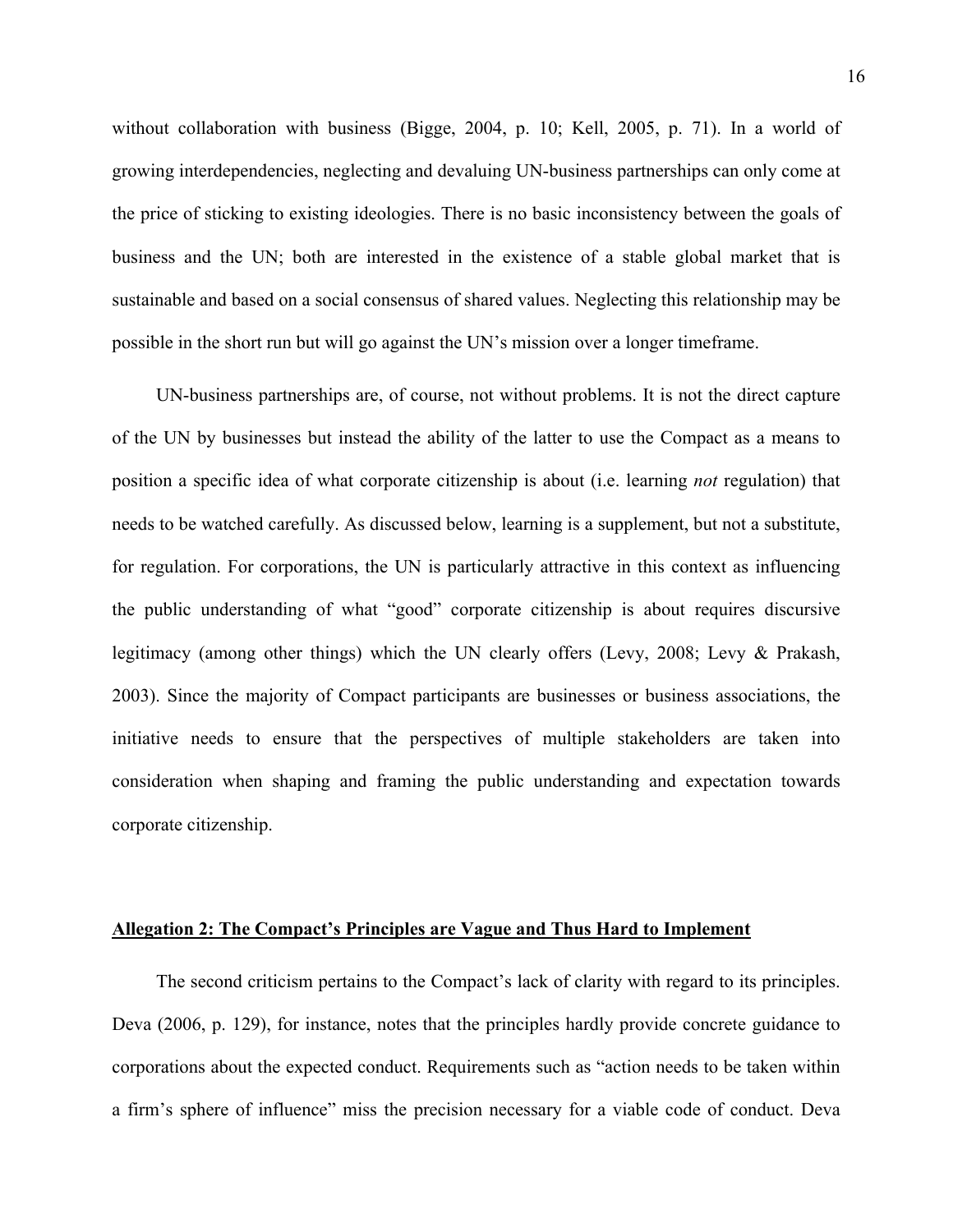(2006, p. 129) further argues that "the language of these principles is so general that insincere corporations can easily circumvent or comply with them without doing anything." Similarly, Nolan (2005, p. 460) and Bigge (2004, p. 11) claim that the Compact is surrounded by a lack of precision in content that does not even attempt to clarify its principles for its participants. Murphy (2005, p. 389) thus concludes that the Compact is at best a minimalist code of corporate conduct.

First of all, one must recognize that many of these critics want the Compact to be a clearly structured code of conduct against which compliance can be measured. However, as already mentioned, the very idea of the Compact is the creation of a long-term learning network that is used by business and non-business participants to share innovative ideas and best practices as to how the ten principles can be implemented. These principles provide a yardstick for the exchange of ideas, learning and discussion and are not meant to be a benchmark against which to assess compliance. The goal is to establish consensus and best practices on what, for instance "a precautionary approach to environmental challenges" means within a firm's respective region and sector. Over-specified principles could even turn out to be counterproductive as they would limit the scope of possible solutions right from the beginning. The ten principles rather provide corporations with the opportunity and highlight the need to "fill" their general character with context specific meaning.

Thinking about context uncovers yet another reason for the general character of the principles. Although regional in its impact, the Global Compact is designed as a global initiative with no restrictions on the size, sector or region of its participants. Currently, 52% of all business participants are small and medium-sized enterprises coming mainly from Europe, Latin America and Asia (Global Compact, 2007). The wide variety in corporate size, sector, region and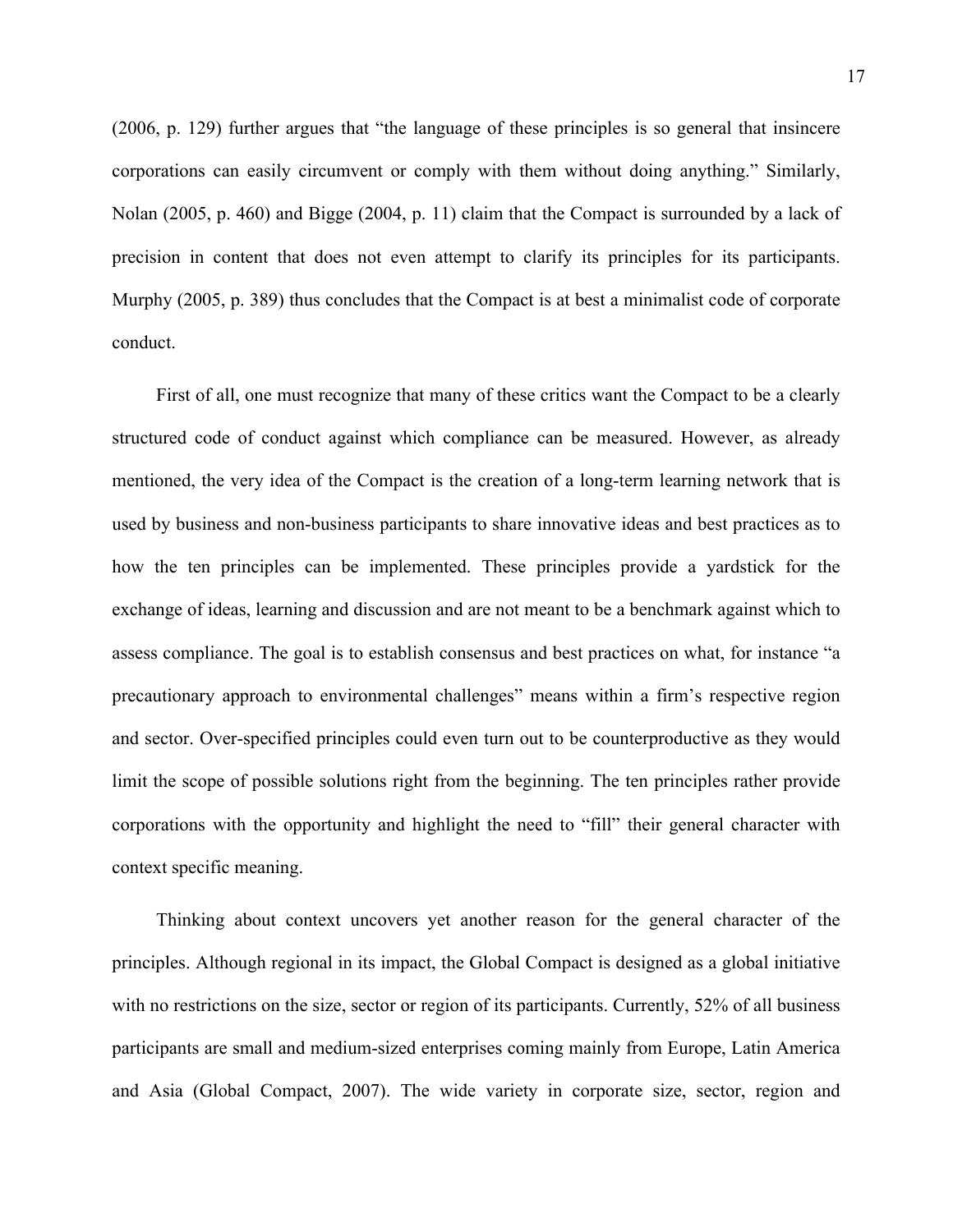available resources of participating companies does not allow for the introduction of clear-cut principles. For instance, a "precautionary approach to environmental challenges" has a different meaning for a large MNC operating in the chemical sector, compared to an Indian SME doing business in the IT industry. It is in this spirit that the UNDP-sponsored handbook for implementing the Global Compact recognizes that "company approaches [toward the ten principles] are very different. It highlights the flexibility of the Compact and the fact that there is considerable scope for adapting the initiative to the specific needs and situation of the individual participant." (UNDP, 2005, p. 8)

It is the very idea of the Compact acting as a moral compass for participants (Kell, 2003, p. 47); a compass that addresses corporate diversity through a learning-based approach which allows firms to contextualize the general principles within their respective business context. The bottom line is that there are a variety of ways to implement the ten principles: The Compact's values need to be *translated* into action, a task (like any other management task) that can be approached from different angles.

#### **Allegation 3: The Compact Is Not Accountable Due to Missing Verification**

The last allegation, that the Compact is not accountable because it does not independently monitor and verify compliance with its principles, is probably the most well known critique that has appeared consistently for the last eight years in the academic and non-academic press (recently see Bigge, 2004, p. 12; Deva, 2006, p. 146; Engardio, 2004, p. 86; Nolan, 2005; Rizvi, 2004; Thérien & Pouliot, 2006, p. 67). It is in this spirit that Nolan (2005, p. 462) argues that "accountability, or rather the lack of it, is the crucial issue that faces the Global Compact." Critics argue that a lack of serious monitoring, sanctions, enforceable rules and independent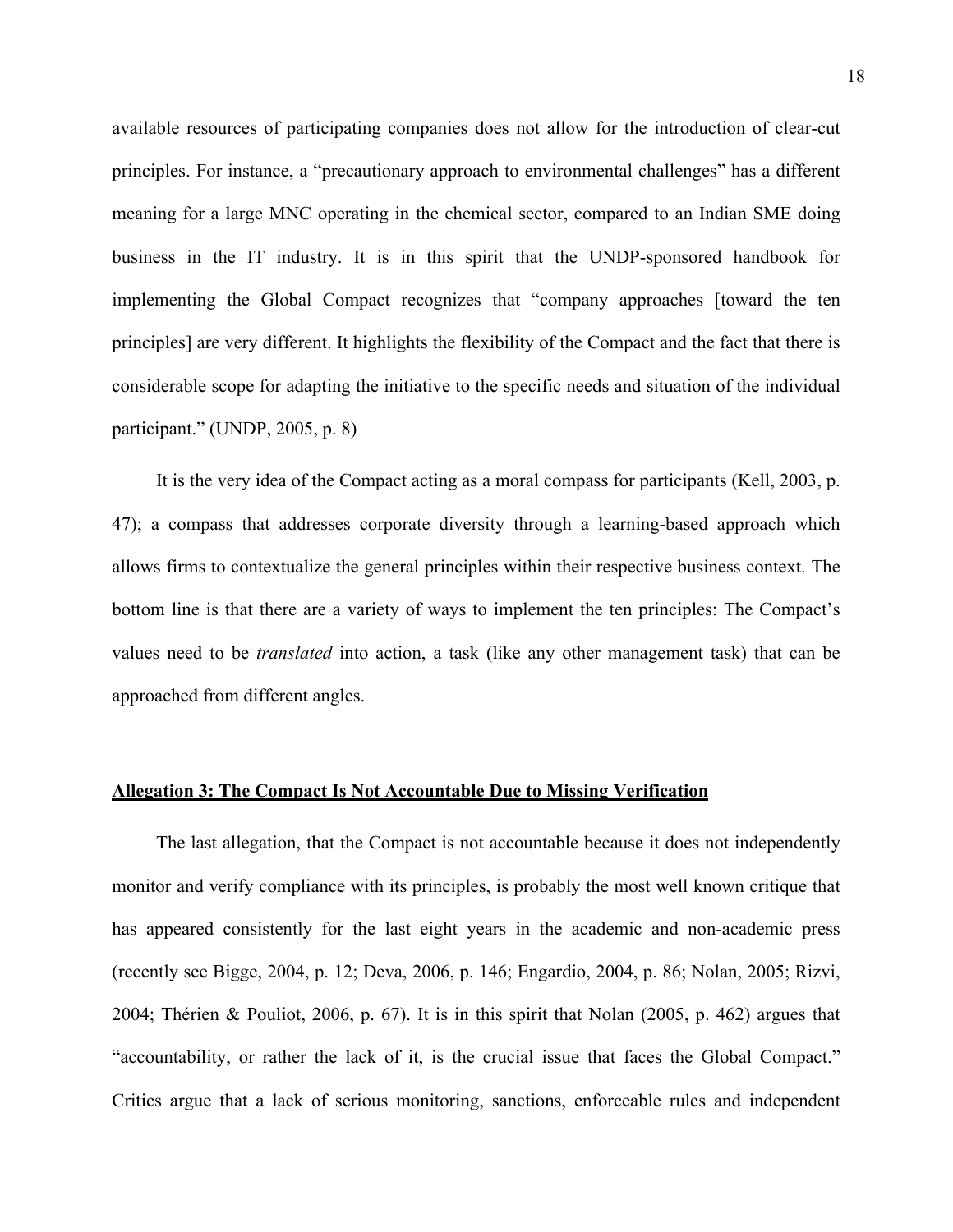verification fosters the misuse of the Compact as a marketing tool (Deva, 2006; Rizvi, 2004). In the eyes of these critics the Compact is a public relations smokescreen without substance that allows powerful MNCs to "bluewash" their damaged image. In other words, they seek to associate their operations with the blue UN flag in order to gain legitimacy. Ultimately, the fear is that such a lack of accountability can lead to adverse selection in that those companies most eager to join are the ones in need of a good public image (Williams, 2004, p. 762).

In order to address this allegation in a comprehensive way, two issues need to be discussed and understood. First, one cannot and should not criticize the Compact for something it has never pretended or intended to be; a compliance-based mechanism that verifies and measures corporate behavior. From its inception, the initiative was never designed as a seal of approval for participating companies as certification would require far more resources than are currently available. The Compact instead expects proactive behavior from its participants. Its learning approach is advantageous insofar as a code of conduct (that would be needed for monitoring) is always static and thus does not allow participants to react flexibly to varying environmental circumstances (Ruggie, 2002, p. 304). Without a doubt, it should be in the enlightened selfinterest of the Compact to prevent free-riders from misusing the initiative. However, the prevention of opportunistic behavior does not ultimately require close monitoring of corporate actions. The decision faced by rule-setters is not between fully monitoring corporate behavior *or* not monitoring at all. Rather, there is something in between.

For the Compact this "in between" is reflected by demanding that its participants report on progress they have made in implementing the principles on an annual basis. The abovementioned COP policy allows the Global Compact Office to gain an overview of a company's bottom-line activities. Although the Compact does not yet require standardized COP reports, it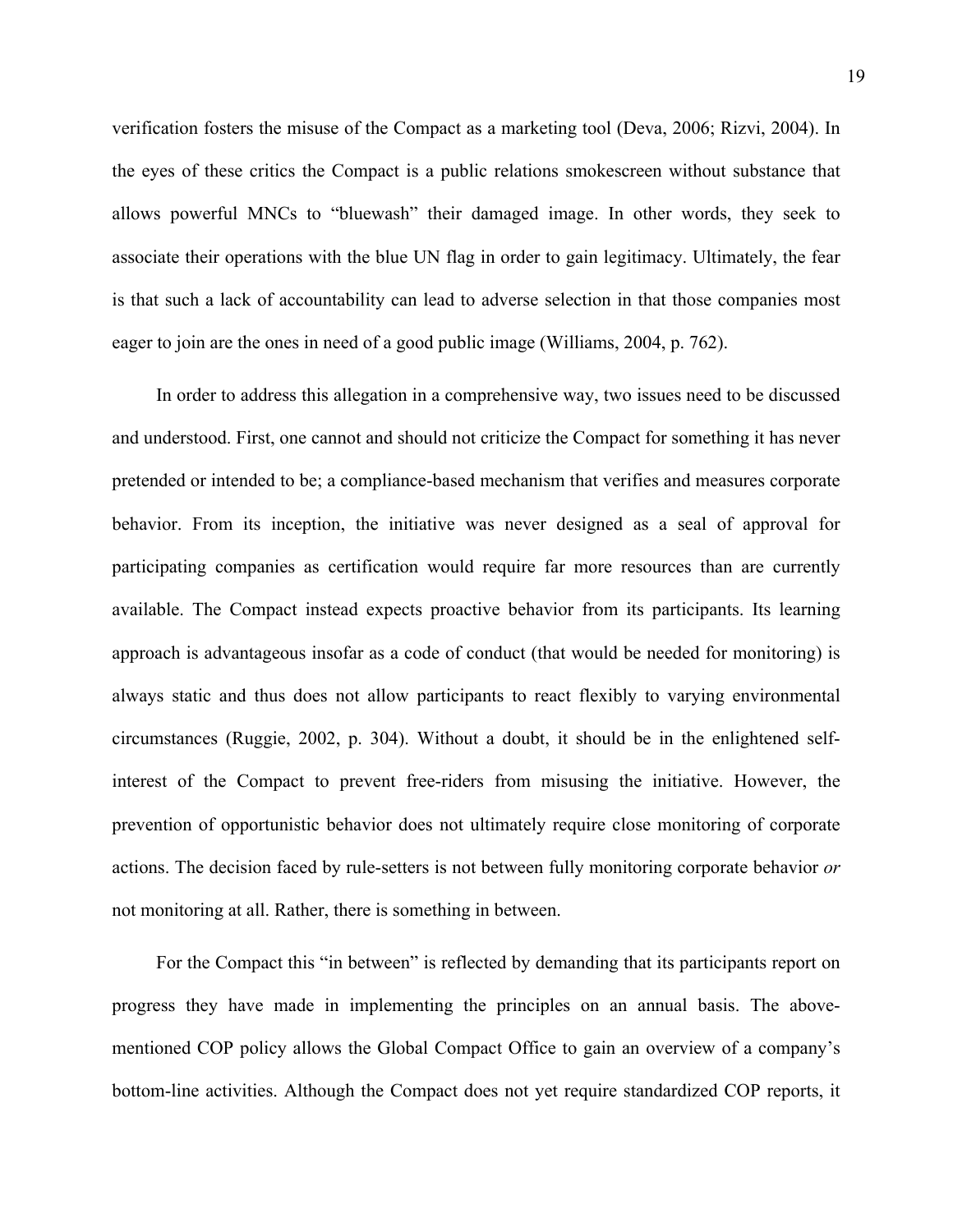encourages its participants to follow the recently released G3-guidelines of the Global Reporting Initiative (Global Reporting Initiative, 2007). Since COPs are primarily aimed at participants' stakeholders, they foster a social vetting mechanism that is intended to increase report content and quality over time. Social vetting means that other parties (e.g., NGOs) are asked to use submitted COPs as grounds to judge corporate behavior and file complaints that the Compact can use as a basis for investigations. If a company fails to submit a COP report within a year it is labeled "non-communicating", while after a second year of non-reporting the firm is labeled "inactive" and completely delisted after yet another year of non-communication. This policy has already led to 945 participants being labeled "non-communicating", 263 as "inactive" and 630 being permanently delisted (data as of July 2008). The case for ensuring accountability by demanding COPs is a good one as its content needs to be publicized in prominent documents (e.g., the annual report) which usually are approved by a company's board.

A second issue that deserves attention here is the question of whether verification, although not the aim of the Compact, would be achievable at all. Three points are important in this context:  $(1)$  the development of indicators;  $(2)$  the issuance of a mandate and  $(3)$  the accessibility of resources.

(1) First, even if desired by the Compact, monitoring of participants would be nearly impossible as it requires performance indicators relevant to *all* companies in *all*  countries and sectors. Without such measures a meaningful comparison of monitoring results, and thus the creation of sanctions, is not only impossible but would also weaken the Compact's accountability as any imposed sanctions would be perceived as arbitrary.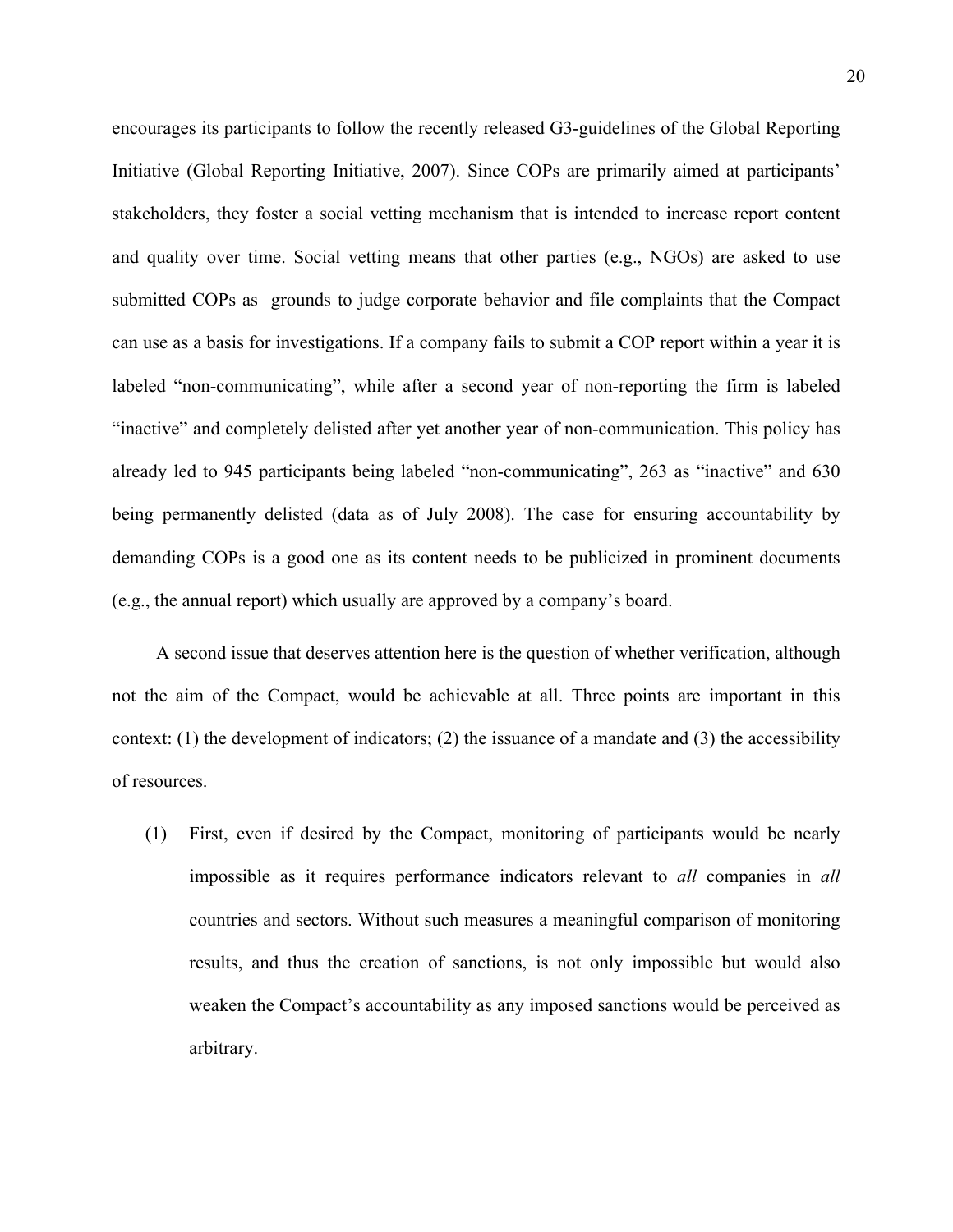- (2) Second, the Global Compact currently has no mandate to monitor or verify compliance with its principles. Since the initiative is embedded within the UN system, the establishment of legally-binding regulations would require the support of the UN General Assembly, which is unlikely given the current international political climate (Ruggie, 2002, p. 303). Even if such a compromise were to be established, it would reflect the "lowest common denominator" of the currently 193 UN Member States and thus echo a weak mandate. Attempts to transform the Compact into a code of conduct would not only miss political support but also not fit the current climate of cooperation and collaboration between the UN and business.
- (3) Third, the logistical and financial resources to effectively and efficiently monitor MNCs and their supply chains, let alone SMEs around the world are simply not available. Given that there are currently over 4,700 business participants, annual (or even biannual) monitoring of corporate behavior would require personal, logistical and financial resources that are way beyond the Compact's current capacity. Nike, for instance, has over 750 direct suppliers in 52 countries. It is precisely for this reason that certification standards such as SA 8000 award certificates for just *one* production facility but never for an entire corporation and/or supply chain (Gilbert & Rasche, 2007). The addressees of the Compact, however, are entire corporations and not single production facilities.

To conclude, a variety of factors prevent the Compact from being a tool for regulation; most of all its underlying idea of creating space for learning and cooperation. Of course, measures such as the annually-required COP reports are essential to strengthen the case for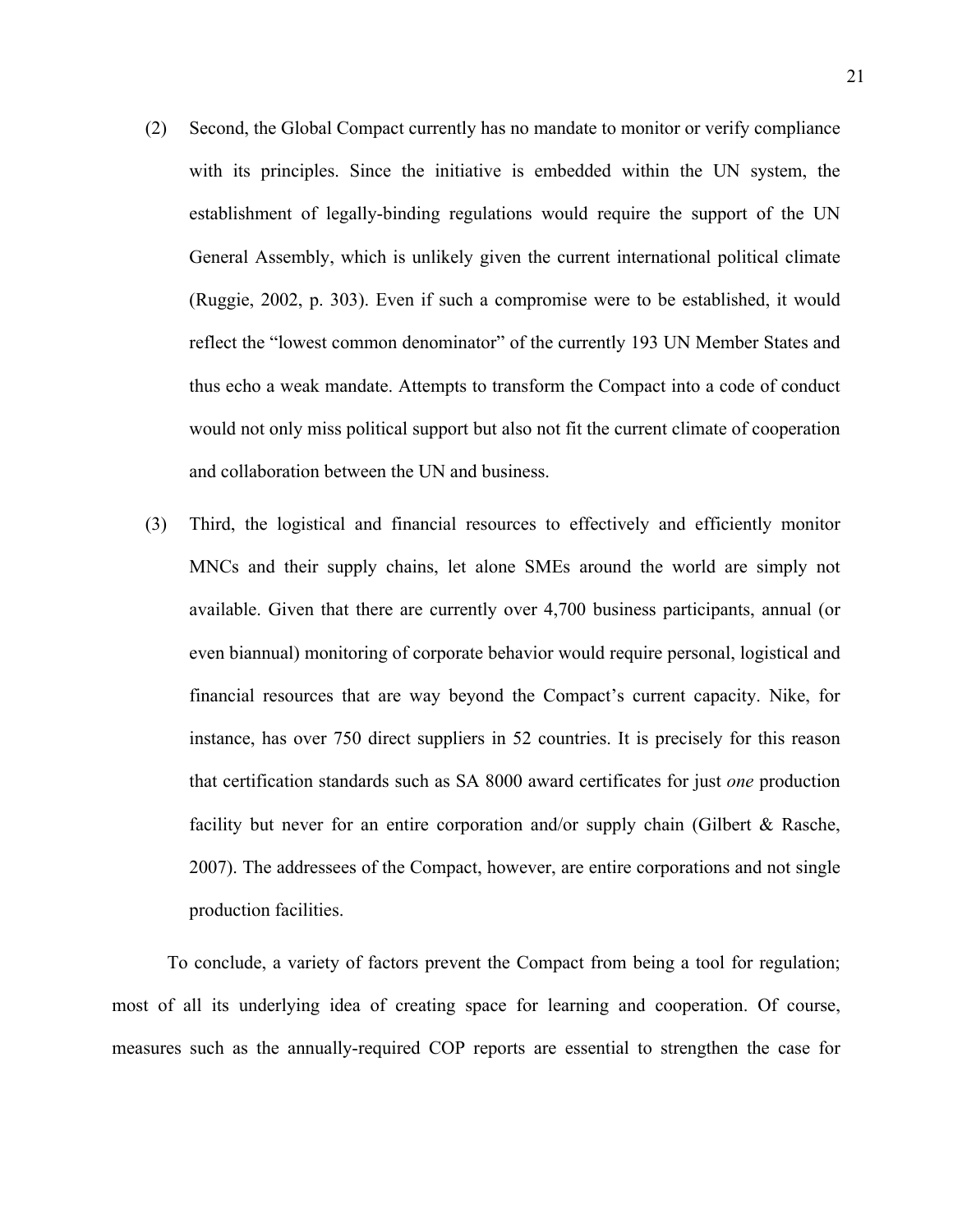accountability. However on their own they do not reflect a compliance mechanism in the narrow sense.

This in-depth discussion of the three allegations demonstrates that there is need to clarify the intent of the Compact. Discussing these allegations should *not* indicate that these critical voices do not deserve to be heard. The tensions they create can lead to productive discussions and even innovations to the initiative. Instead this article argues that there is need to be more careful when judging the initiative for something it never pretended or intended to be. In the following section, the role of the Compact as a supplement to national/international regulation and voluntary regulative standards (e.g., SA 8000) is outlined. This discussion is intended to lead future critical assessments in a more fruitful direction; a direction that enables the initiative to learn from and leverage the suggestions made by its critics.

## **The Global Compact as a** *Necessary* **Supplement**

Whereas the last section discussed what the Global Compact *is not*, this section focuses on what the initiative *is*, with a focus on the contentious issues that were previously raised (e.g., lack of mandate and resources to monitor). Overall, this article argues that the Compact is best understood as something that *necessarily* supplements approaches with a regulative character towards corporate responsibility. Following Baldwin, Scott, & Hood (1998), regulation can be defined as something that transcends the law and includes all mechanisms of social control by state and non-state actors to direct corporate behavior according to predefined standards. In this sense, regulation is about sustained and focused control (Selznick, 1985, p. 363). The learningbased approach of the Compact is a supplement to regulation because it should never replace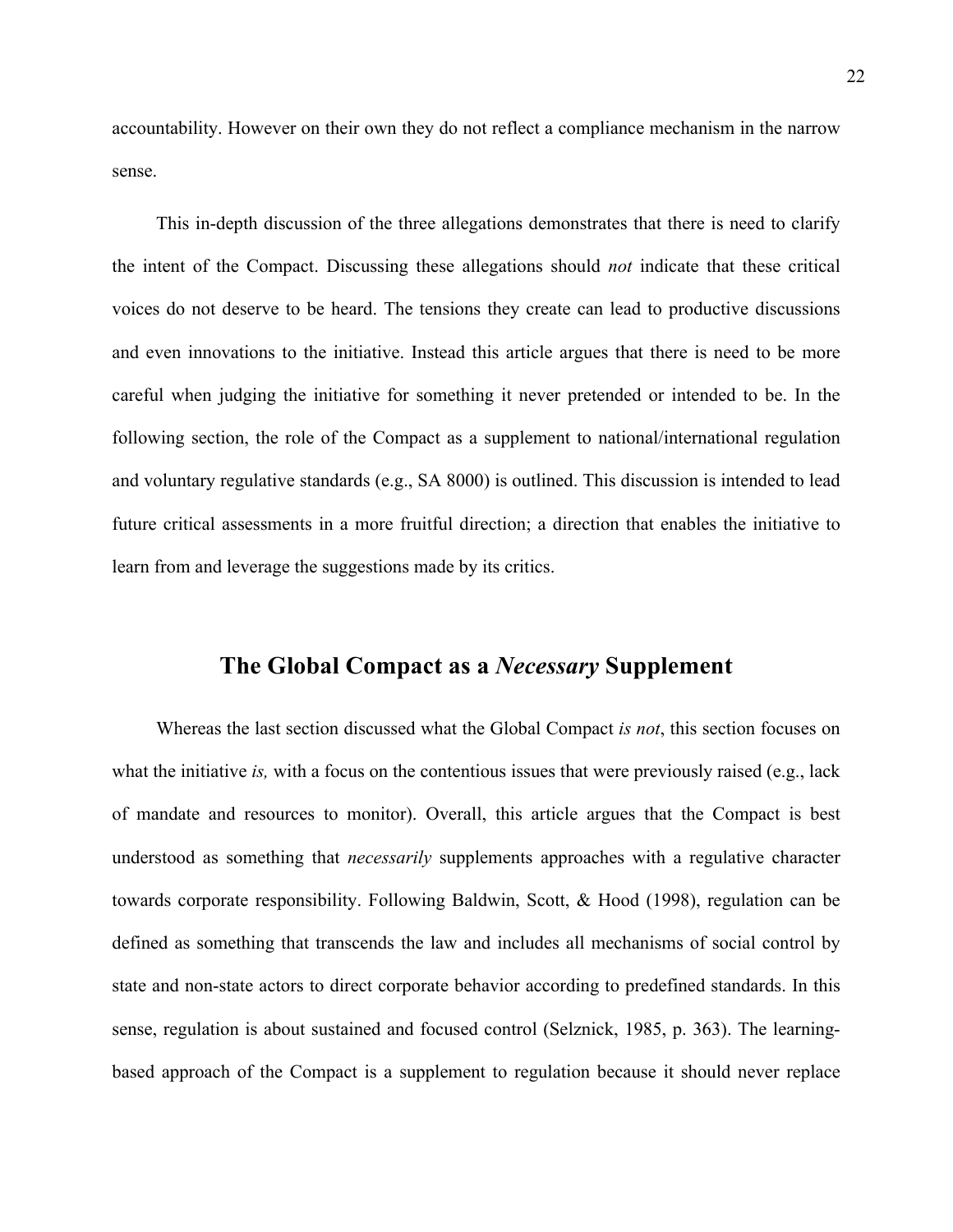national and international regulatory systems. Instead it is useful where (1) corporations are willing but have trouble putting regulations into practice and thus need to learn about implementation and (2) where regulations fail or are ineffective and need further development. Both of these situations will be explained further.

First, the Compact supplements regulation by national governments, intergovernmental institutions and compliance-based voluntary CSR-standards because it enables a learning process within corporations – a learning process that allows firms to establish compliance with these regulations in the first place. Regulation by itself is often limited in its potential because those who are regulated need to learn how to implement and "live" the letter of law. The myriad of corporate scandals around the globe shows that regulation by itself is in no way sufficient. Regulated parties need to find out what the letter of law means, how it can be implemented and, most of all, they need to be willing to carry out serious implementation efforts. The Compact helps corporations to address these issues by providing a forum that disseminates best practices and thus translates existing regulations (e.g., international law with regard to human rights issues) into real-life actions. Furthermore, it can also positively stimulate the motivation to comply with regulations by identifying notable best practices and thus exercise peer-pressure on competitors.

Second, the Compact also supplements existing regulations whenever the latter are not working efficiently or are completely absent. For instance, in theory supplier factories in developing countries comply with employee protection codes (Webb, 2004, p. 6), whereas in practice there is little enforcement of these rules and voluntary, regulative instruments such as SA 8000 or the FLA workplace code only cover a small share of the overall number of workers. For other problems, for example climate change, there are no binding regulations at all. Of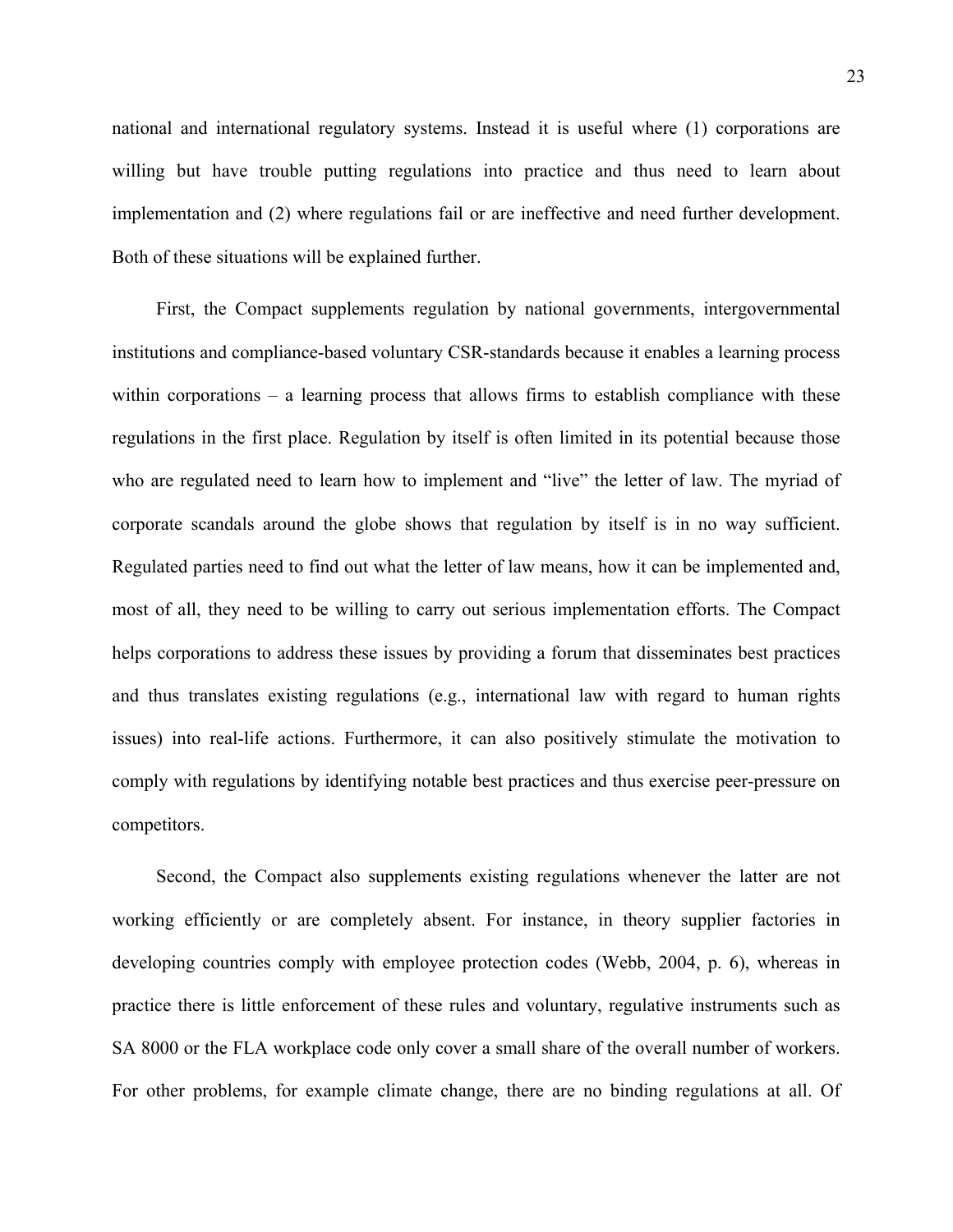course, the Compact does not define a regulatory framework to tackle climate change, however offers a forum where this issue can be discussed to develop measures that can act as a *temporary*  solution until binding regulations emerge. The recently launched *Caring for Climate* platform shows that Compact participants (e.g., Deutsche Telekom and Unilever) have come up with a variety of innovative ways to address climate change within their business operations. Setting up the *Caring for Climate* platform does not indicate that there is no need for regulation to fight climate change, but that preliminary results are possible even in the absence of binding rules. Kofi Annan recognized this when referring to the Compact as a pragmatic interim solution with regard to existing governance gaps (United Nations, 2004). Talking about pragmatic solutions, of course, does *not* indicate that learning and the formulation of shared values solely fill the omnipresent governance gaps, nor does it mean that global governance can do without regulation. It merely stresses the fact that (a) interim solutions are necessary as long as binding global regulations are not in sight and (b) regulations always should be supplemented, not replaced, by a learning-based approach towards governance.

In other words, there are two understandings of the Compact's supplementary nature; the Compact as a supplement to learn about and action existing regulations *and* the Compact as a supplement to missing regulations. These two understandings reflect a *necessity* as every regulatory framework needs to be enacted by its addressees. The Compact provides a forum where such enactment can take place. Regulations, whether they be laws, standards or codes of conduct, need to be understood; otherwise they will be ineffective. The letter of the law remains useless as long as the spirit of the law stays unrecognized. By utilizing a variety of engagement and dialogue mechanisms, participants of the Compact make sense of existing regulations by sharing best practices and innovative solutions. Furthermore, regulations show a strong tendency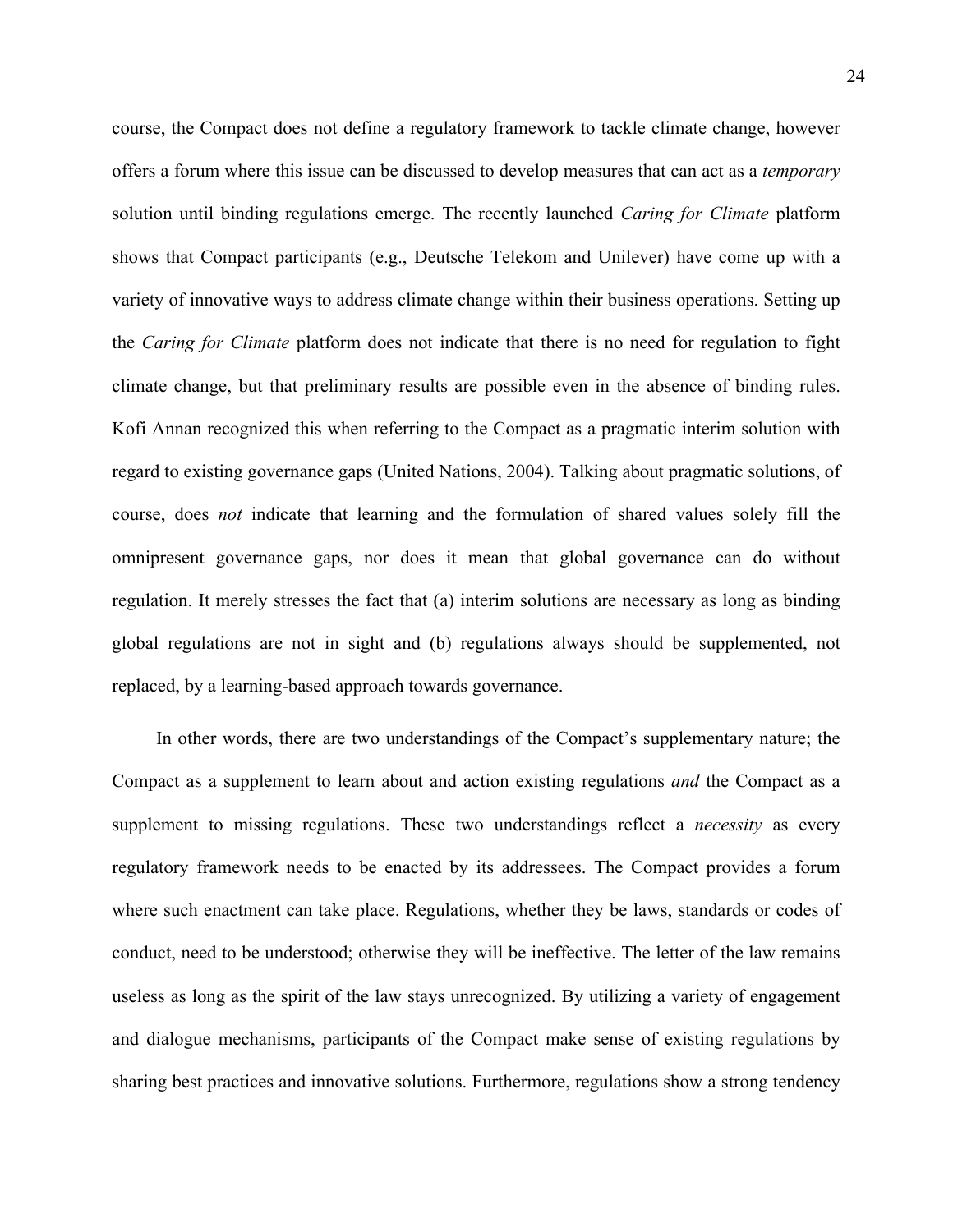towards inflexibility and over-formality (Bardach & Kagan, 1982) which can lead to adversarial "going by the book" attitudes to compliance (Coglianese & Nash, 2001). The Compact is necessary in this context because it adds flexibility to existing regulations and thus allows for the inclusion of emerging topics (e.g., climate change).

To conclude, in order to appreciate the nature of the Compact there is a need to leave the dichotomy of "effective regulation by law" *versus* "ineffective voluntary commitment to nonregulating learning tools". The choice is not one of an either/or-type but should reflect a both/and way of thinking. That is why this article characterizes the Compact as a supplement – something that *adds-itself-to* regulation but always requires further actions. The International Chamber of Commerce (2004, p. 1) echoes this by claiming that "the Global Compact's greatest strength lies in its voluntary nature, which acts as a powerful complement to the necessary action by governments themselves to safeguard and advance its principles."

## **Moving Ahead – Perspectives and Challenges**

Although this article shows that some of the critical voices are based on a misunderstanding of the nature of the Compact and/or demand changes that are unlikely to occur in the current political climate of the UN, there are a variety of challenges that the Compact needs to address in order to maintain or even increase its relevance. This article highlights four issues which represent key success factors for the development of the initiative; (1) the management of *growth*, (2) the management of *diversity*, (3) the continued strengthening of *accountability*, and (4) the inclusion of *financial markets.* Of course, these are by no means the only challenges, as other important issues also exist. For example, the need for collaboration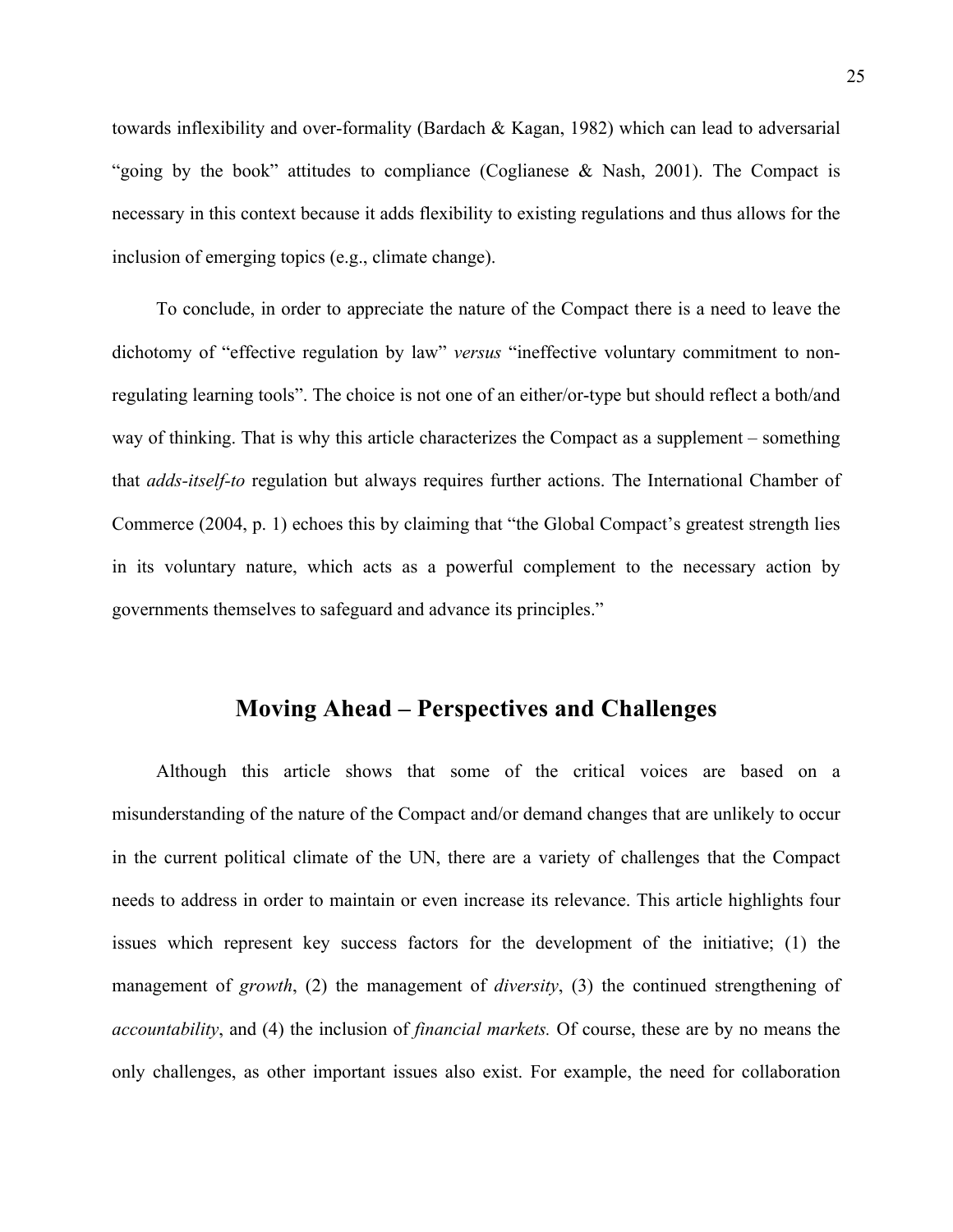with governments to strengthen the ten principles with binding regulations or the more active consideration of problems that relate to international supply chains. Hence, the following four issues do not represent an exclusive list but are indicative of future challenges, the discussion of which is beyond the scope of this article.

**Managing Growth.** The first major challenge results from the tension that is created between the continued expansion of the initiative – from 50 participants in 2000 to over 6,000 in 2008 – and the constraints of managing such a fast-growing and flexible network of actors within a rather rigid organization such as the UN. It is no secret that the UN system is overlycharacterized by a bureaucratic and hierarchical way of management that is not always in a position to provide quick responses to the emerging needs of a proliferating initiative such as the Global Compact. In particular, inter-agency collaboration and also collaboration of UN agencies with non-state actors cannot rely on the rather sticky UN-procedures for issuing mandates. Instead it needs to be driven by shared incentives, a decentralized decision-making style and commitment towards the Compact's ten principles.

There is also a danger that the Compact may become politicized in the sense that the UN demands intergovernmental oversight. Although the current mandate, backed by a General Assembly resolution (United Nations, 2001), gives the UN Secretariat clear responsibility for the Compact, this status needs to be maintained, especially when bearing in mind the expected further growth. The achievements of the Compact and its steady growth are based on its pragmatism and the network-based governance model underlying its operations; politicizing the initiative would put these two success factors at risk.

**Managing Diversity.** A second challenge deals with achieving greater diversity in terms of corporate size, represented sectors and, most of all, the geographic spread of business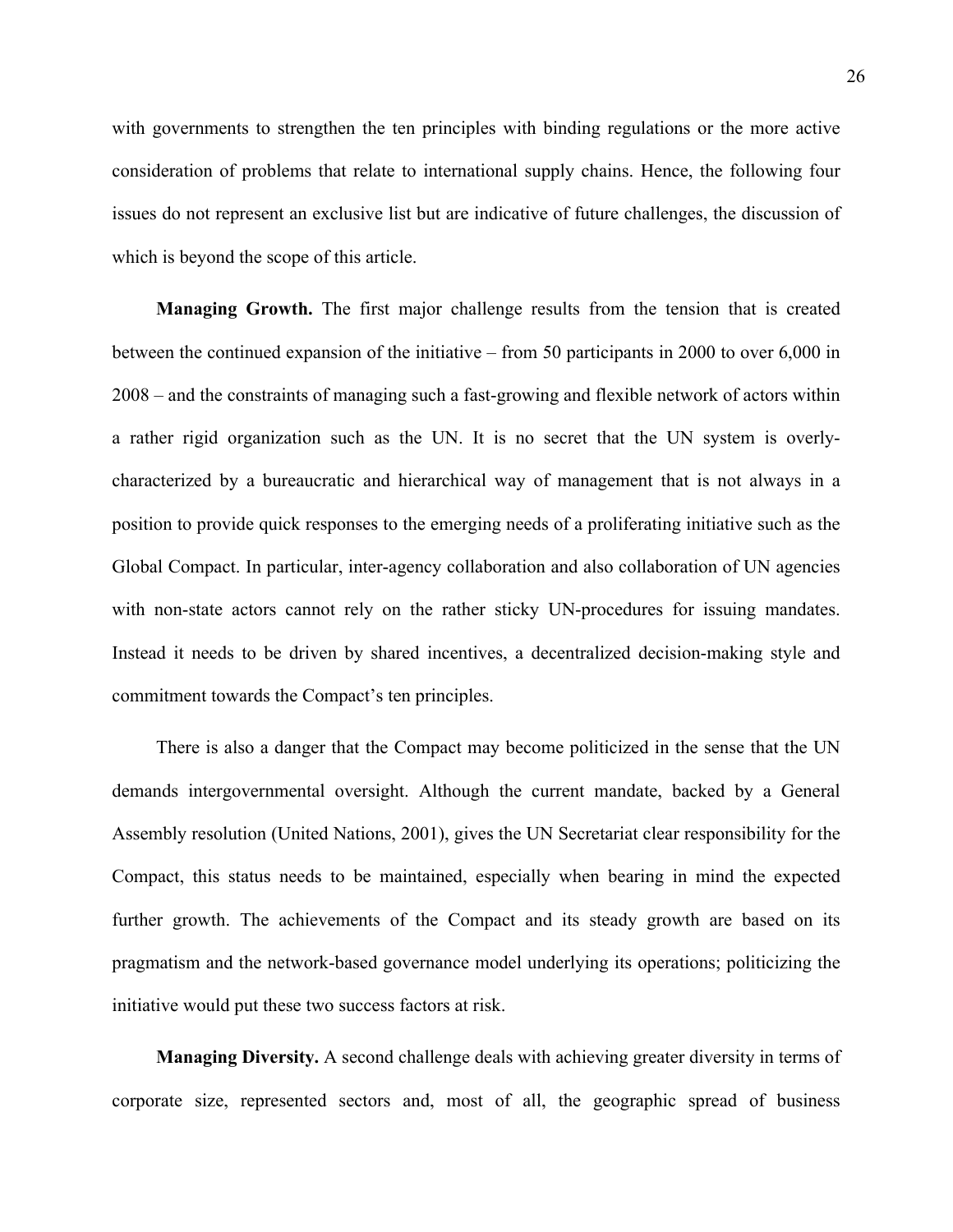participants. Although some areas of the world have not yet attracted a lot of participants (e.g., the Middle East), it is especially remarkable that North American companies only comprise a small portion of the overall share of the Compact's business participants (i.e. around 200; Global Compact, 2007). This number is particularly striking because North American (especially US) companies represent a much larger percentage of the world's largest corporations according to the Fortune Global 500 index than their participation rate in the Compact indicates. One major reason is that North America is a more litigious society than Europe or Latin America. Companies are afraid of lawsuits that are filed by adversaries, accusing US participants of not complying with the principles (Hemphill, 2005, p. 312; Williams, 2004, p. 758). As Ziegler's (2007) empirical study reveals, US participants often cite fear of litigation as an obstacle against membership in the Compact. This participation barely improved even after the Compact, together with the *American Bar Association,* developed a litigation-proof letter in 2004 which shields US participants from lawsuits based on claims that they failed to comply with the principles. Even though there is no evidence whether this letter holds the force of law, other reasons must also play a role.

The reluctance of US businesses to join the Compact is also reflected by the ongoing fear of public criticism. As mentioned above (Allegation 3), there still is a lot of criticism of the Compact's accountability. Thus, firms fear that once they join they will be accused of "bluewashing" their operations regardless of how well they implement the principles. In a time of increased transparency and media attention such assertions can be very harmful to a corporation's public image. The Compact can only address this concern by (a) continuing to communicate the purpose of the initiative and strengthen existing integrity measures (e.g., the COP policy) and (b) supporting outreach activities through its established US local network.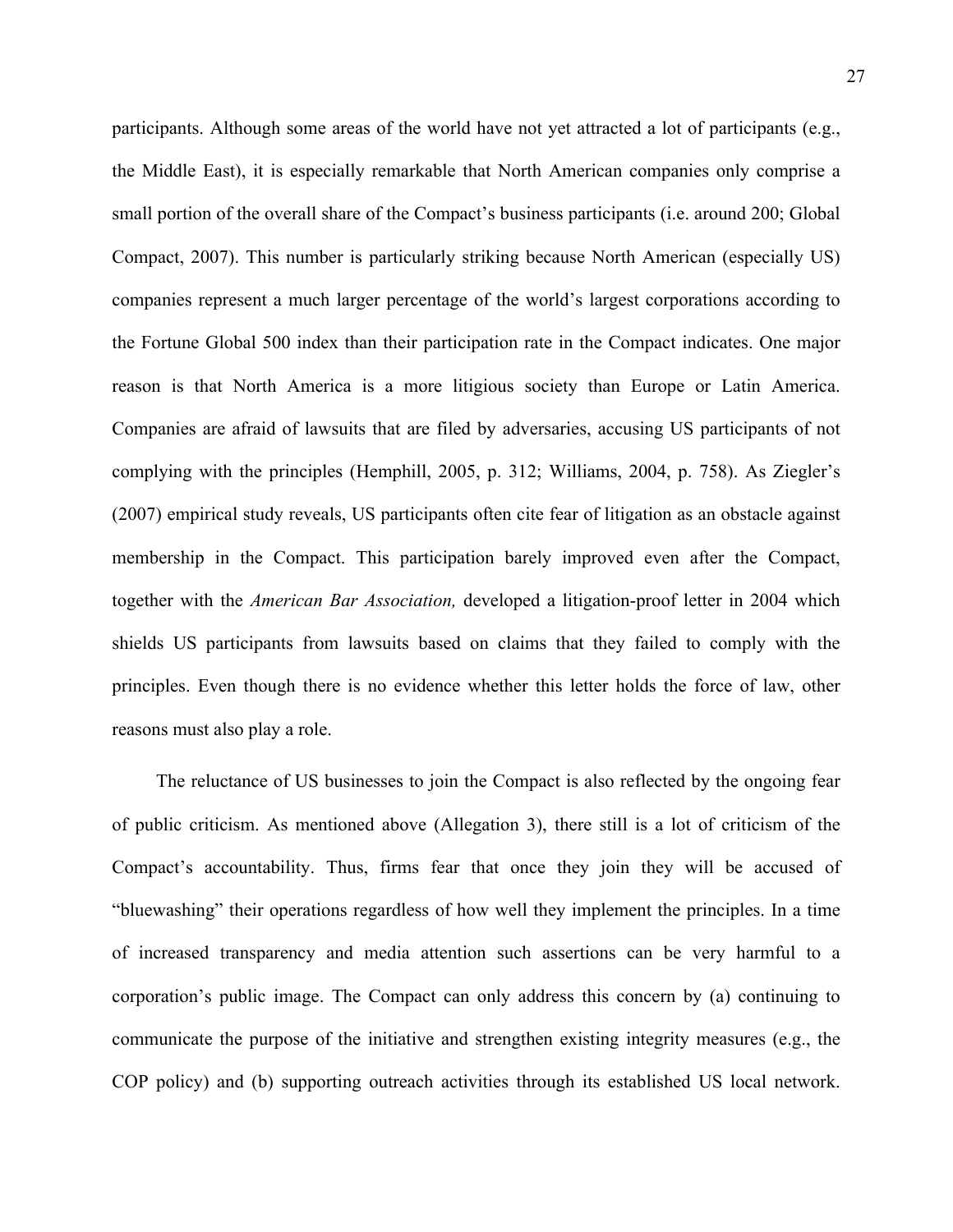Since the US hosts many MNCs, increased participation is not only desirable but also necessary to address issues related to global supply chains.

**Ensuring Accountability.** A third challenge deals with further strengthening the accountability of the initiative in order to protect its integrity and ensure sustainable growth. Accountability is, among other things, directly linked to an organization's ability to provide transparency of its operations and an evaluation of the progress and results against its goals and objectives (Blagescu & Lloyd, 2006; Rasche & Esser, 2006). To assess the accountability of the Compact, one needs to look at two inter-related issues; on the one hand information communicated by participants about their progress in implementing the principles and on the other, information regarding the impact communicated by the Compact itself. Concerning corporate reporting, there is a challenge to not only demand annual Communication on Progress, but also to ensure comparable quality of the submitted reports. Although the Compact has no authority to judge the actions of corporations, an industry-specific benchmarking system for the annually-submitted reports would help (a) to provide incentives for participants to submit improved reports as well as a guide to do so and (b) to increase the comparability of report content and thus foster learning and dialogue among participants. Achieving such a benchmarking system means to strengthen the already existing relationship with the Global Reporting Initiative to come up with a selection of mandatory core indicators for COP reports. In addition, the currently existing categories for failed COP reporting (i.e. non-communicating, inactive, delisted) should be merged into one category. This shortens the "grace period" for nonreporters and thus provides incentives to submit a report on time.

Regarding impact-related information communicated by the Compact itself, there has recently been much improvement. The *UN Global Compact Annual Review* (first introduced at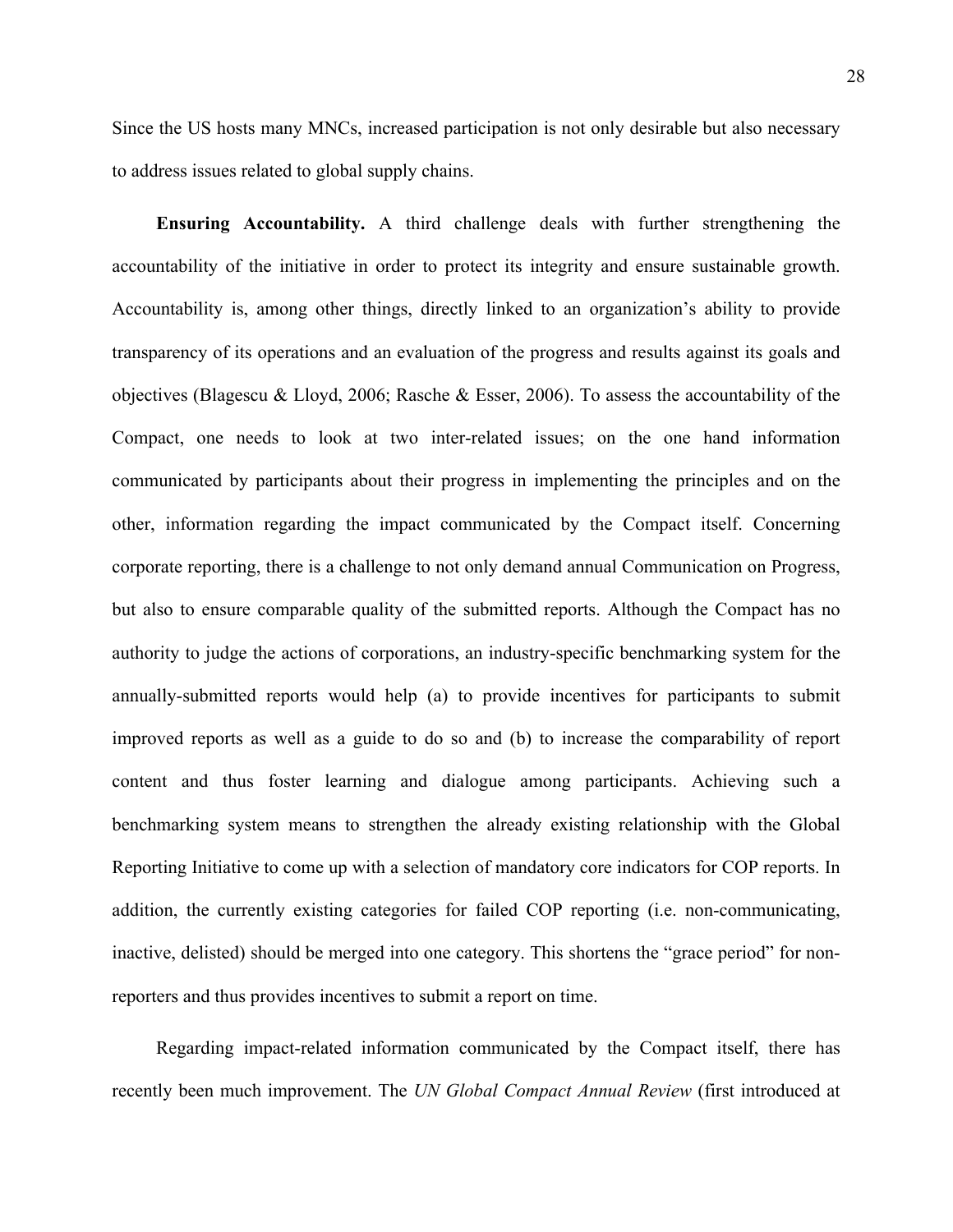the 2007 Leaders Summit in Geneva) includes specific and comprehensive data on the overall progress of implementing the ten principles throughout the world. The challenge is to make this information more reliable by supplementing the (so far) quantitative survey-based data with more detailed qualitative interview-based data. For first attempts of this approach see Cetindamar & Husoy, (2007) and McKinsey & Company (2004). To date, a systematic effort to assess the impact of the Compact in a comprehensive manner has not been attempted, mostly due to the high costs of gathering and evaluating information at different levels of aggregation (Kell, 2005, p. 63). The accountability of the initiative could be strengthened if a comprehensive impact assessment can be produced and disseminated on a regular basis. Impact assessments also need to show whether Compact-related projects by business participants are integrated into corebusiness practices, as indicated by the initiative's understanding of corporate citizenship (see above), or whether such projects reflect philanthropy and are thus isolated from a participant's business. After all, positive results of impact assessments could also prove that the flexibility inherent in the ten principles "pays off".

**Including Financial Markets.** Finally, there is the challenge of winning *financial markets* over to base future investment decisions – to a much larger extent than at present – on social and environmental criteria. Although empirical research offers mixed results when it comes to the relationship between corporate social performance (CSP) and long-term financial performance (ranging from no significant relation [Aupperle, Carroll, & Hatfield, 1985] to a significant positive relation [Waddock & Graves, 1997]), a meta-analysis by Orlitzky, Schmidt, & Rynes (2003) finds a generally positive impact of CSP on firms' financial performance across industries and across study contexts. This perspective is also in line with a recent study by Goldman Sachs (2007) which finds that business leadership on social, environmental and governance issues can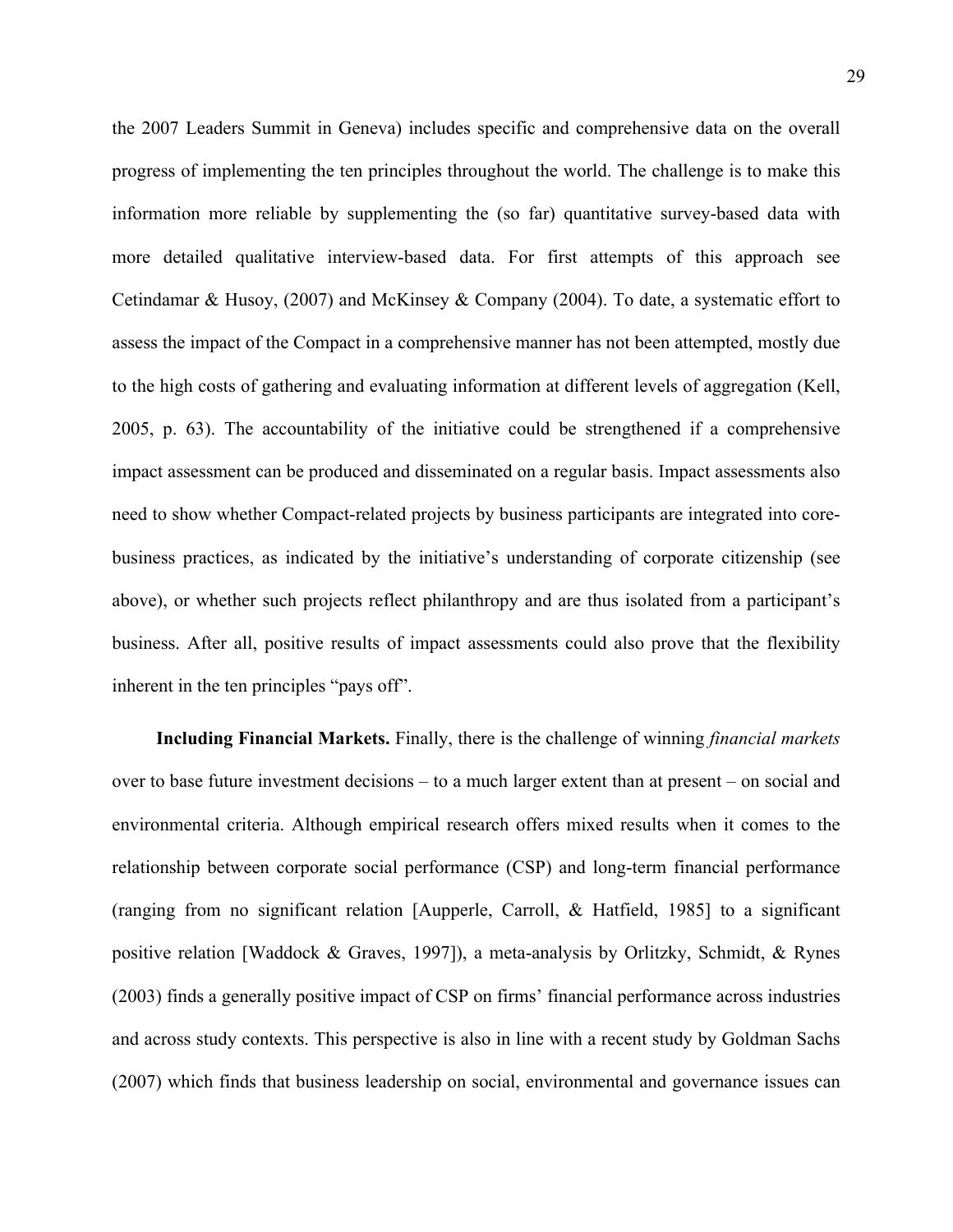contribute to better market performance. The Compact, by promoting the Principles for Responsible Investment (PRI), can help to set the right institutional framework for responsible investment-decisions. If institutional investors start acknowledging the PRI as a guideline for their decisions, the business case for the Compact will become more obvious. Of course, participation in the Compact should never be *limited* to the business case. However, future growth of the initiative will depend on the environment that is set by financial markets. Responsible investment decisions can lead to stable, accountable and thus profitable market conditions which should be in the enlightened self-interest of all market players – especially when considering the recent turbulence of mortgage markets around the world.

## **Conclusions**

This article seeks to show that (a) the mass of critique of the Global Compact is often, yet by no means always, based on a misunderstanding of the very nature of the initiative as well as its underlying mandate; (b) there is need to give more credit to its supplementary nature with regard to state and non-state regulation and; (c) to ensure a continued, sustainable growth of the initiative many challenges need to be addressed. Being in its eighth year of operation now, the Compact has achieved much in a rather short period of time; it not only is the largest corporate citizenship initiative in terms of size but also the most inclusive one bringing together a diverse set of business and non-business stakeholders. In addition – and this may be one of the most valuable side effects of the set up of the Compact – its dynamic and flexible network-based governance structure can promote necessary reforms of the UN system *from within*. The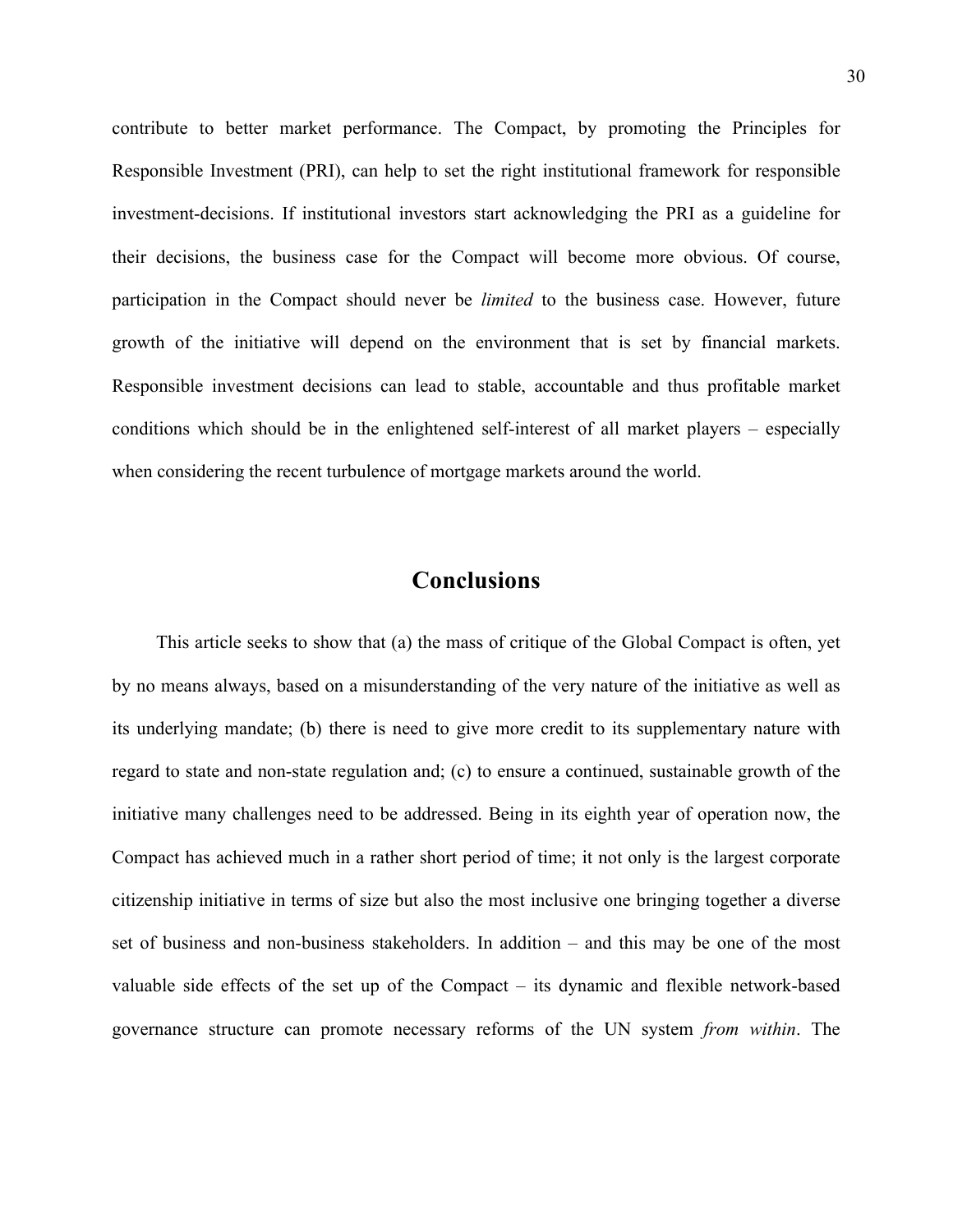Christian Science Monitor (2000), for example, praised the Compact as being "the most creative reinvention" of the United Nations to date.

Future conceptual and empirical research can and should support the evolution of the Compact. First, researchers can add expertise and insights to develop a more systemic and comprehensive impact assessment. Whereas there are a number of conceptual studies that introduce the content and governance structure of the Compact (Deva, 2006; Nolan, 2005; Thérien & Pouliot, 2006; Williams, 2004), there are almost no empirical insights on the implementation of the ten principles in corporations. The academic community can add muchneeded information by conducting studies about the impact of the Compact on existing business practices. One key question is, for instance, whether and how participating firms have changed existing routines (e.g., with regard to supplier relations).

Second, academics can also add valuable knowledge on a more conceptual level. For instance, the contribution of the Compact as an institutional arrangement within the emerging system of global governance needs to be explored more closely. Addressing this topic necessitates discussing how the Compact relates to other institutional arrangements that have occurred recently (e.g., stakeholder management standards like AA1000) or are about to occur (e.g., the ISO 26000 guidelines; see also Gilbert & Rasche, 2008). Scholars can also add valuable insights when it comes to discuss why the Compact, because of its multi-stakeholder nature, is a meaningful and much-needed initiative that addresses declining public trust in traditional statecentered political institutions. The discussion of legitimacy, as recently outlined by Palazzo & Scherer (2006), offers many interesting points of departure here. Third, future research should also advance the initiative itself by critically discussing its existing engagement mechanisms and underlying governance structure. It is our hope that these discussions will take up the issues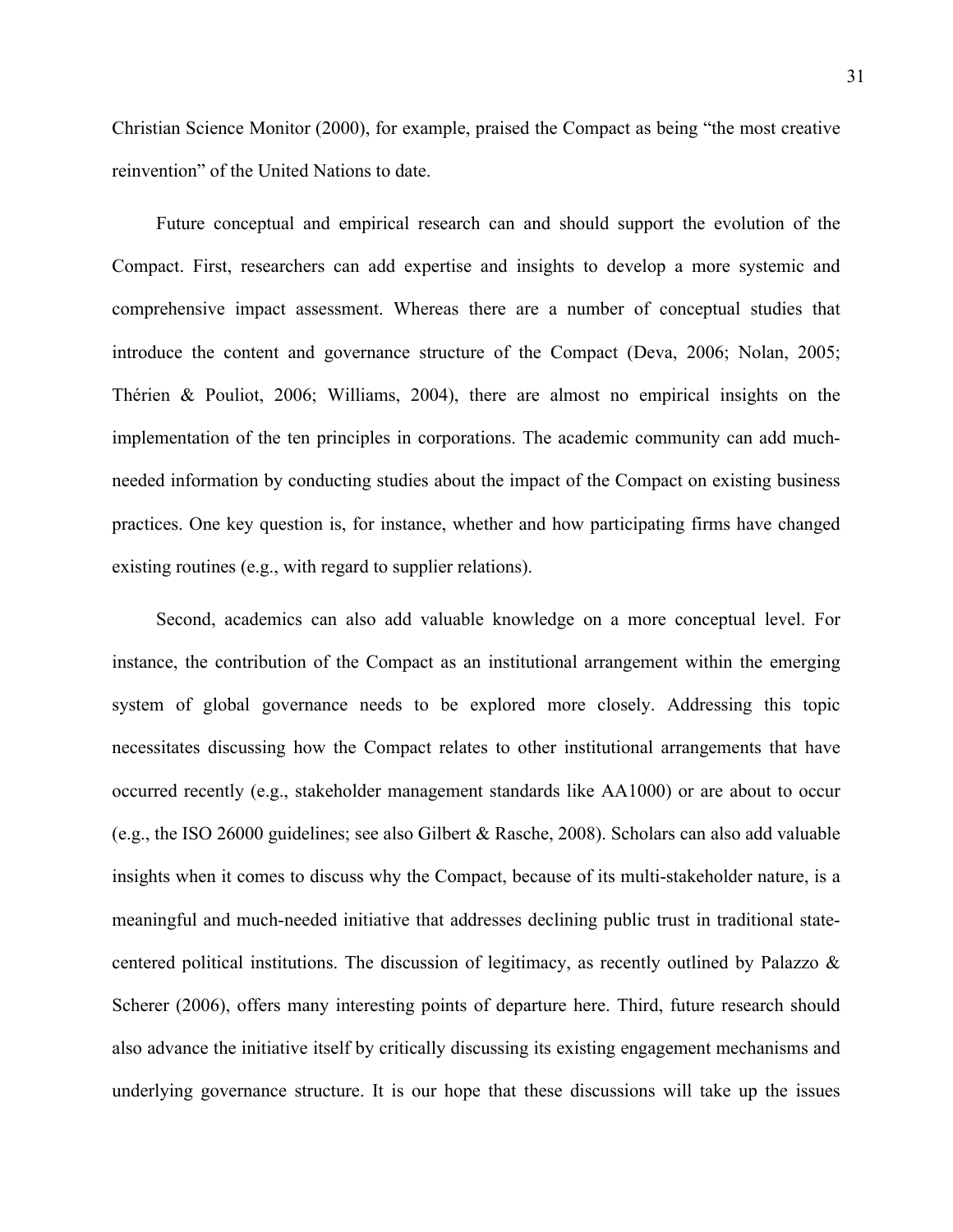raised in this article to present arguments that consider the nature of the Compact together with its institutional setting to a greater extent.

Without a doubt, the Compact has not yet achieved all of its goals. However, researchers and practitioners should give credit to the fact that neither its goals nor its underlying structure exist in a stable environment and thus reflect steady solutions. A start has been made and the point of departure taken by the initiative is a very promising one. The Compact is by no means a sufficient concept to ensure governance in a global economy, however only a small part of the overall solution (Rasche, 2009; United Nations, 2004). Whether the Compact succeeds in creating a more inclusive global economy that is embedded in a framework of fundamental, yet indispensable, values remains an open issue. Even the most ambitious journey has to start somewhere and the Global Compact has already helped to propagate the seeds of an emerging solution. History will be the judge on its success.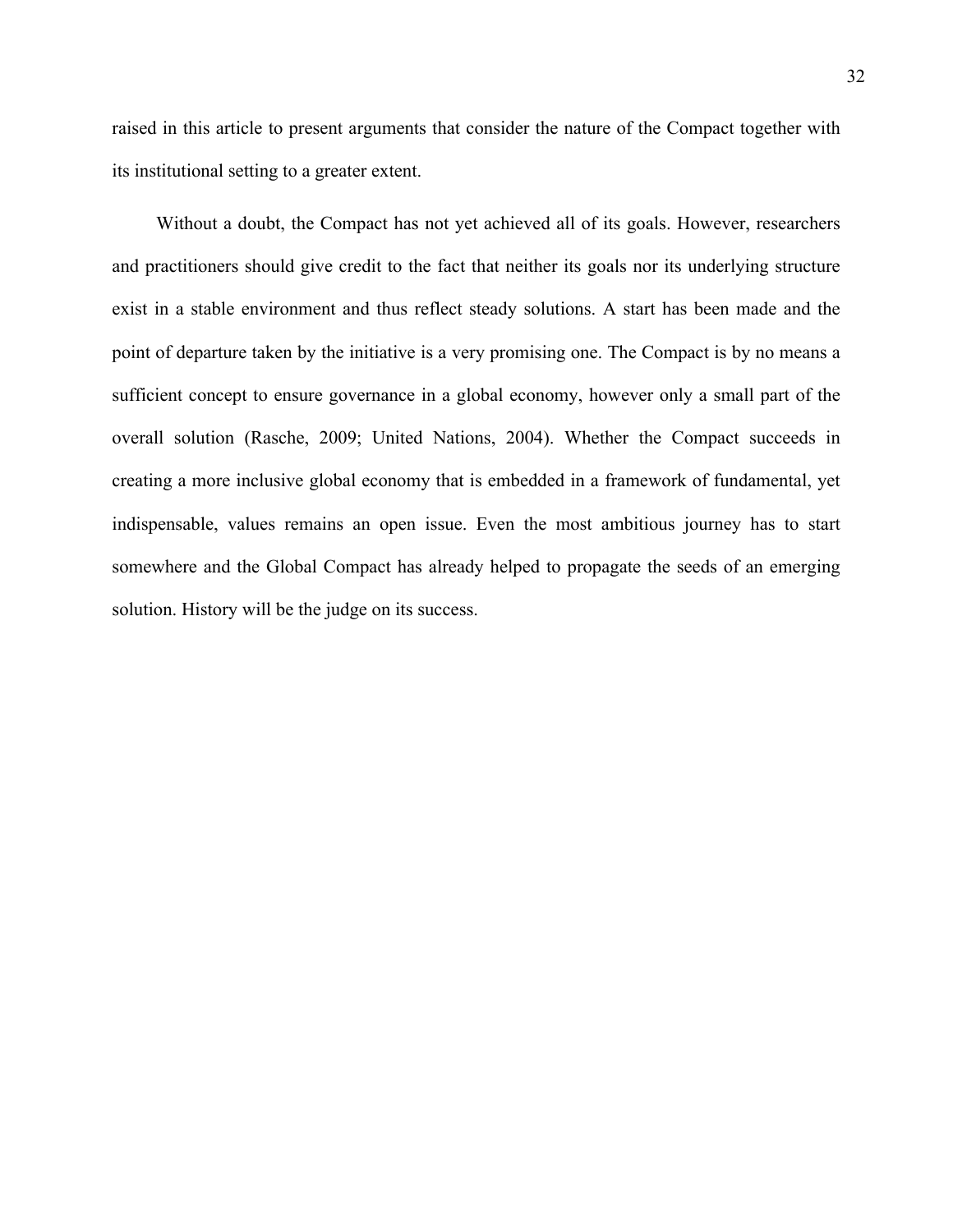## **References**

- Amnesty International (2003)*. Letter to Louise Fréchette raising concerns on UN Global Compact*. Retrieved July 20, 2007, from http://web.amnesty.org.
- Aupperle, K. E., Carroll, A. B., & Hatfield, J. (1985). An Empirical Examination of the Relationship Between Corporate Social Responsibility and Profitability. *Academy of Management Journal*, 28(2), 446-463.
- Baldwin, R., Scott, C., & Hood, C. (1998). *A reader on regulation*. Oxford: Oxford University Press.
- Bardach, E., & Kagan, R. A. (1982)*. Going by the book: The problem of regulatory unreasonableness*. Philadelphia: Temple University Press.
- Bigge, D. M. (2004). Bring on the Bluewash A Social Constructivist Argument Against Using Nike v. Kasky to Attack the UN Global Compact. *International Legal Perspectives*, 14, 6-21.
- Birch, D. (2001). Corporate citizenship: Rethinking business beyond corporate social responsibility. In J. Andriof & M. Mcintosh (Eds.), *Perspectives on corporate citizenship* (pp. 53-65). Sheffield: Greenleaf.
- Blagescu, M., & Lloyd, R. (2006)*. 2006 Global accountability report: Holding power to account*. London: One World Trust.
- Carroll, A. B. (1991). The Pyramid of Corporate Social Responsibility: Toward the Moral Management of Organizational Stakeholders. *Business Horizons*, 34(4), 39-48.
- Cavanagh, G. F. (2004). Global Business Ethics Regulation, Code, or Self-Restraint. *Business Ethics Quarterly,* 14, 625–642.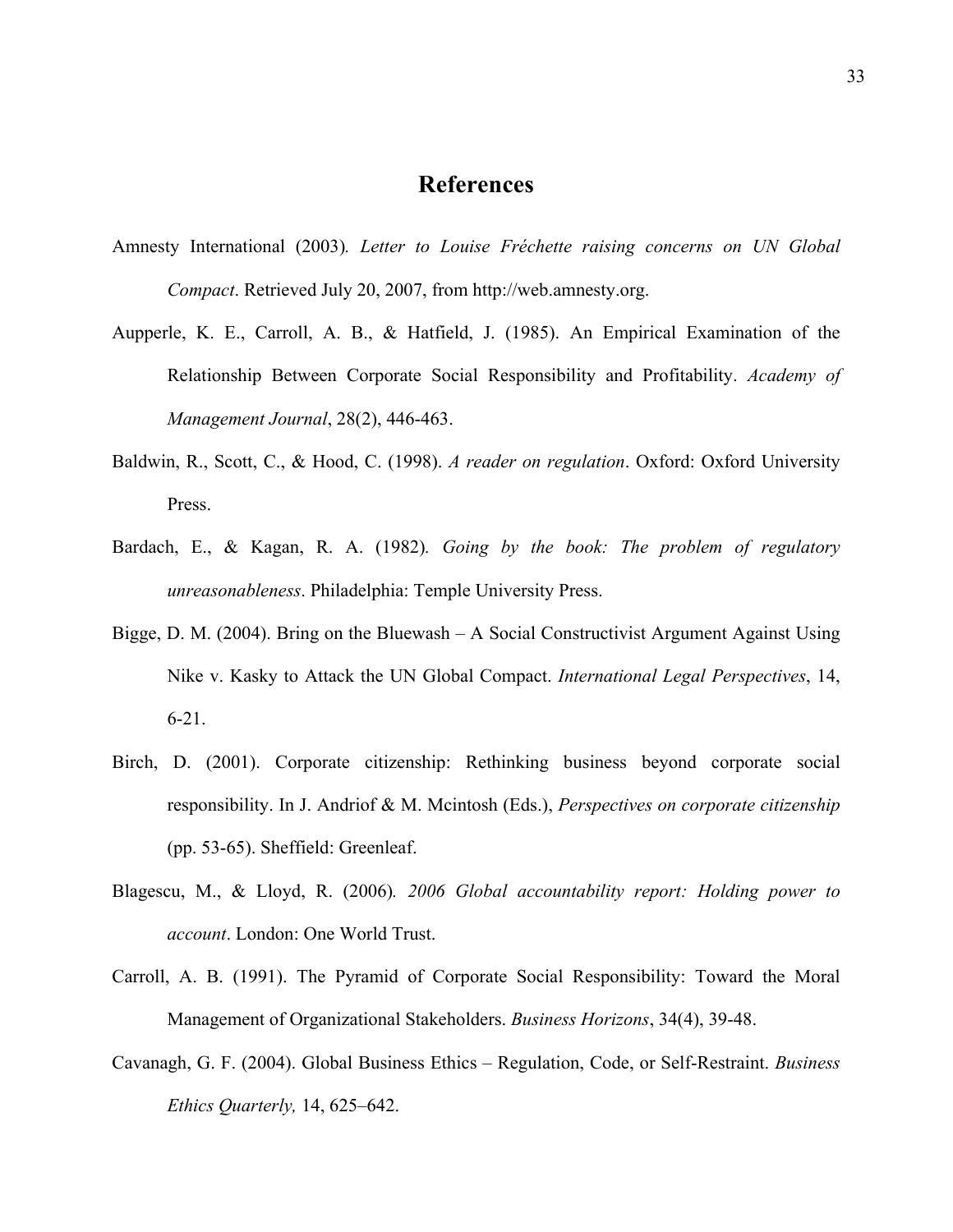- Centindamar, D., & Husoy, K. (2007). Corporate Social Responsibility Practices and Environmentally Responsible Behavior: The Case of the United Nations Global Compact. *Journal of Business Ethics*, 76, 163-176.
- Christian Science Monitor (2000). *A new Global Compact*. Retrieved July 20, 2007, from http://www.csmonitor.com/2000/0908/p10s1.html.
- Cohen J. (2001). The world's business: The United Nations and the globalization of corporate citizenship. In J. Andriof & M. Macintosh (Eds*.), Perspectives on corporate citizenship* (pp. 185-197). Sheffield: Greenleaf.
- Coglianese, C., & Nash, J. (2001). *Regulating from the inside: Can environmental management systems achieve policy goals.* Washington: Resources for the Future.
- Deva, S. (2006). Global Compact: A Critique of the UN's 'Public-Private' Partnership for Promoting Corporate Citizenship. *Syracuse Journal of International Law and Communication*, 34, 107-151.
- Dingwert, K., & Pattberg, P. (2006). Global Governance as a Perspective on World Politics. *Global Governance*, 12, 185-203.
- Engardio, P. (2004). Global Compact, little impact. *Business Week*, 12 July 2004, 86-87.
- Fort, T. L., & Schipani, C. A. (2002). The Role of the Corporation in Fostering Sustainable Peace. *Vanderbilt Journal of Transnational Law*, 35, 389-435..
- Gilbert, D. U., & Rasche, A. (2007). Discourse Ethics and Social Accountability: The Ethics of SA 8000. *Business Ethics Quarterly*, 17, 187-216.
- Gilbert, D. U., & Rasche, A. (2008). Opportunities and Problems of Standardized Ethics Initiatives: A Stakeholder Theory Perspective. *Journal of Business Ethics*, 82, 755-773.

Global Compact (2003a). *HIV/AIDS: Everybody's business*. New York: Global Compact Office.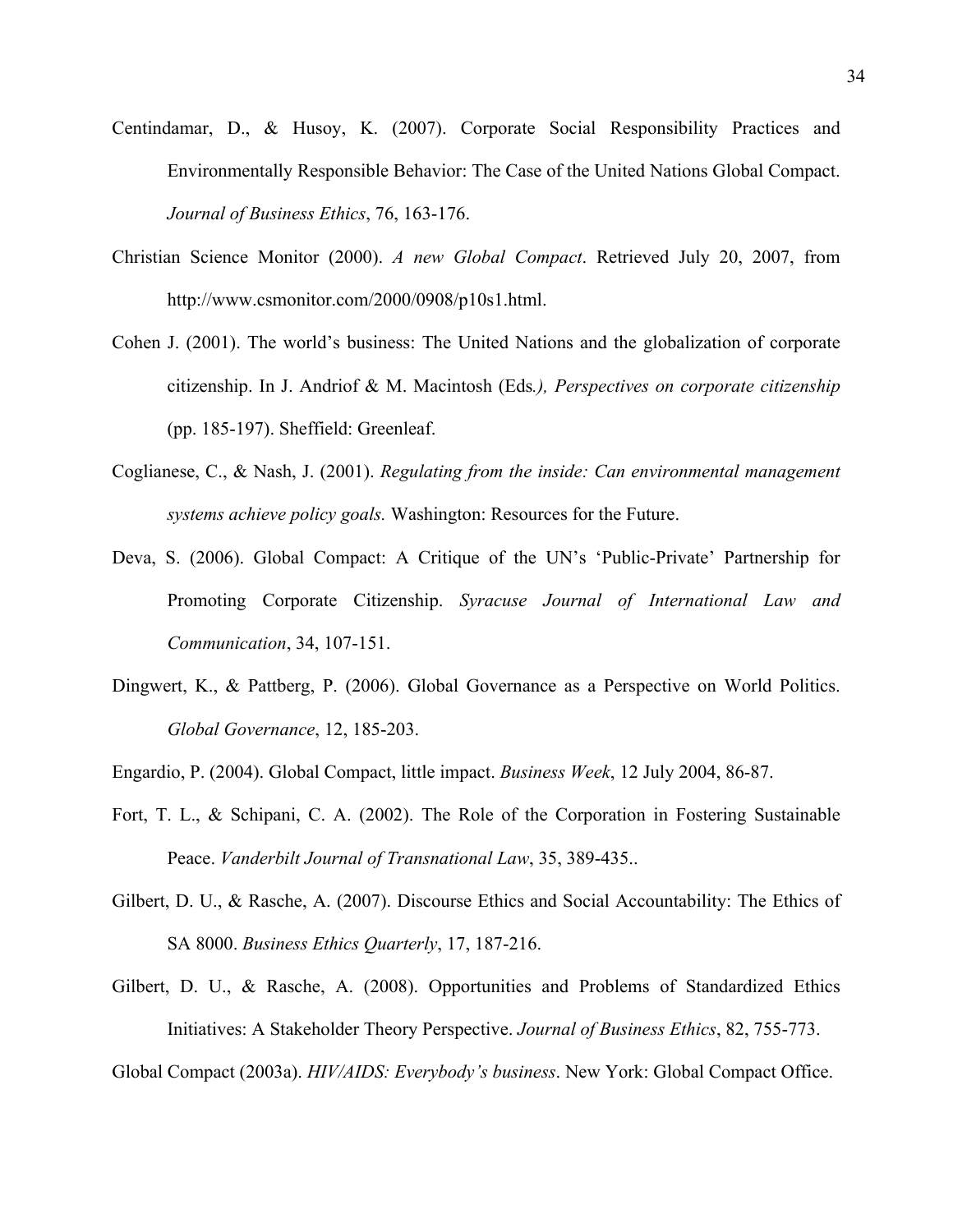- Global Compact (2003b). *Experiences in management for sustainability*. New York: Global Compact Office.
- Global Compact (2003c). *From principles to practice*. New York: Global Compact Office.
- Global Compact (2004). *Embedding human rights in business practice*. New York: Global Compact Office.
- Global Compact (2006). *Business against corruption: Case stories and examples*. New York: Global Compact Office.
- Global Compact (2007). *UN Global Compact annual review*. New York: Global Compact Office.
- Global Reporting Initiative (GRI) (2007). *Sustainability reporting guidelines on economic, environmental, and social performance v3*. Boston: GRI.
- Goldman Sachs (2007). *Introducing GS sustain*. London: The Goldman Sachs Group Inc.
- Hemphill, T. A. (2005). The United Nations Global Compact*. International Journal of Business Governance and Ethics*, 1, 303-316.
- International Chamber of Commerce (2004, 24 June). *The Global Compact: A business perspective,* [Press release]. Paris: International Chamber of Commerce.
- James. B. (2002, 2 September). Partnerships stressed at the summit: Many companies find an opportunity. *International Herald Tribune*. Retrieved 28 January, 2009, from http://www.iht.com/articles/2002/09/02/joburg\_ed3\_.php
- Kell, G. (2003). The Global Compact: Origins, Operations, Progress, Challenges*. Journal of Corporate Citizenship*, 11, 35-49.
- Kell, G. (2005). The Global Compact: Selected Experiences and Reflections*. Journal of Business Ethics*, 59, 69-79.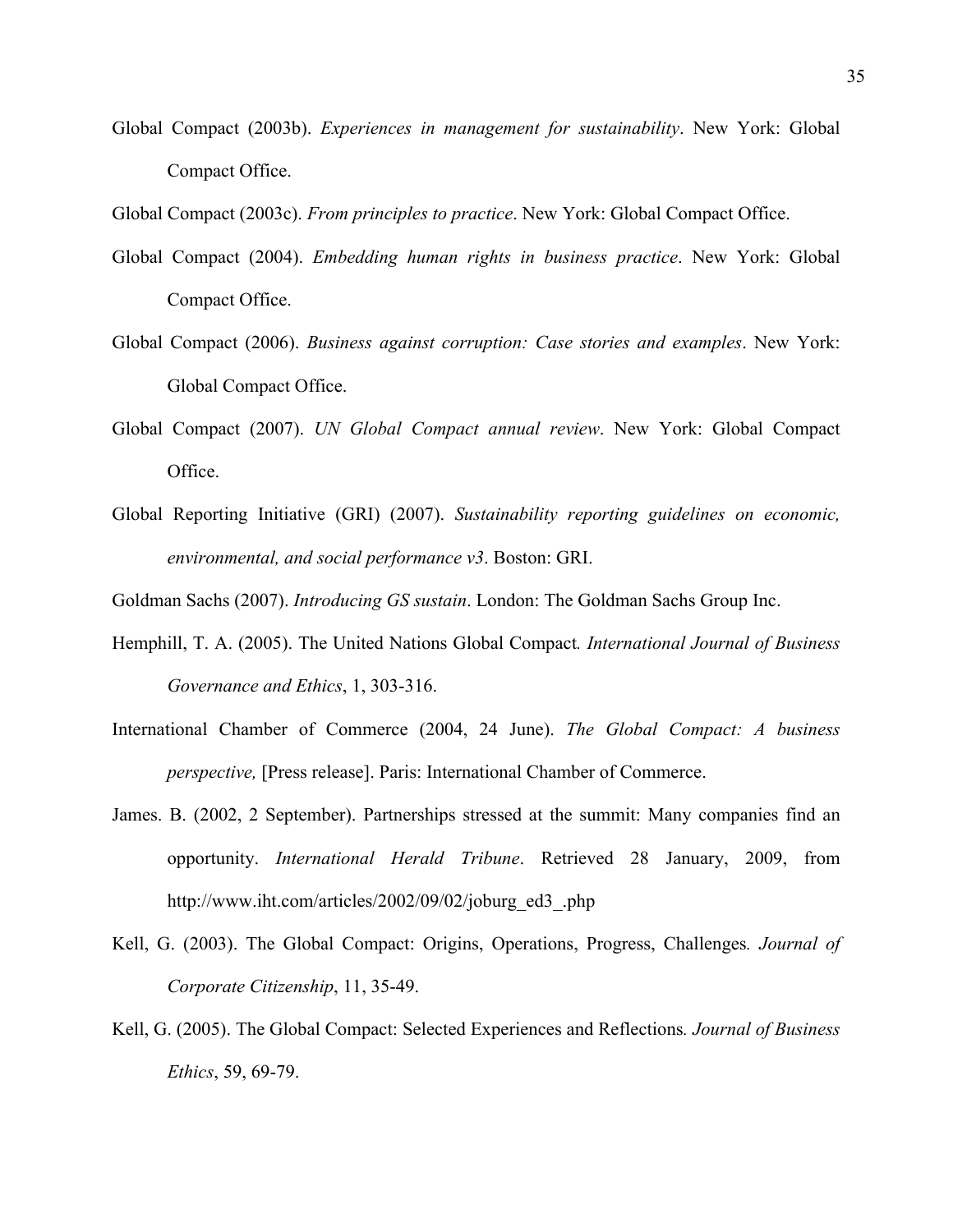- Kell, G., & Ruggie, J. G. (1999). Global Markets and Social Legitimacy: The Case for the 'Global Compact'. *Transnational Corporations*, 8, 101-120.
- Kell, G., & Levin, D. (2003). The Global Compact Network: An Historic Experiment in Learning and Action. *Business and Society Review*, 108, 151-181.
- Levy, D. L. (2008). Political Contestation in Global Production Networks. *Academy of Management Review*, 33(4), 943-963.
- Levy, D. L., & Prakash, A. (2003). Bargains Old and New: Multinational Corporations in Global Governance. *Business and Politics*, 5(2), 131-150.
- McIntosh, M., Thomas, R., Leipziger, D., & Coleman, G. (2003). *Living corporate citizenship: Strategic routes to socially responsible business.* London et al.: FT Prentice Hall.
- McKinsey & Company (2004). *Assessing the Global Compact's impact*. New York: Global Compact Office.
- McKinsey & Company (2007). *Shaping the new rules of competition: UN Global Compact participant mirror*. London: McKinsey & Company.
- Murphy, S. D. (2005). Taking Multinational Corporate Codes of Conduct to the Next Level. *Columbia Journal of Transnational Law*, 43, 388-433.
- Nash, P. (2003). Global Compact challenges firms. *Business Weekly*. Retrieved 29 January, 2009, from http://www.chinadaily.com.cn/en/doc/2003-04/08/content\_162162.htm.
- Nolan, J. (2005). The United Nations Global Compact With Business: Hindering or Helping the Protection of Human Rights*? The University of Queensland Law Journal*, 24, 445-466.
- Norman, W., & Néron, P. Y. (2008). Citizenship Inc.: Do we Really Want Businesses to Be Good Corporate Citizens? *Business Ethics Quarterly*, 18(1), 1-26.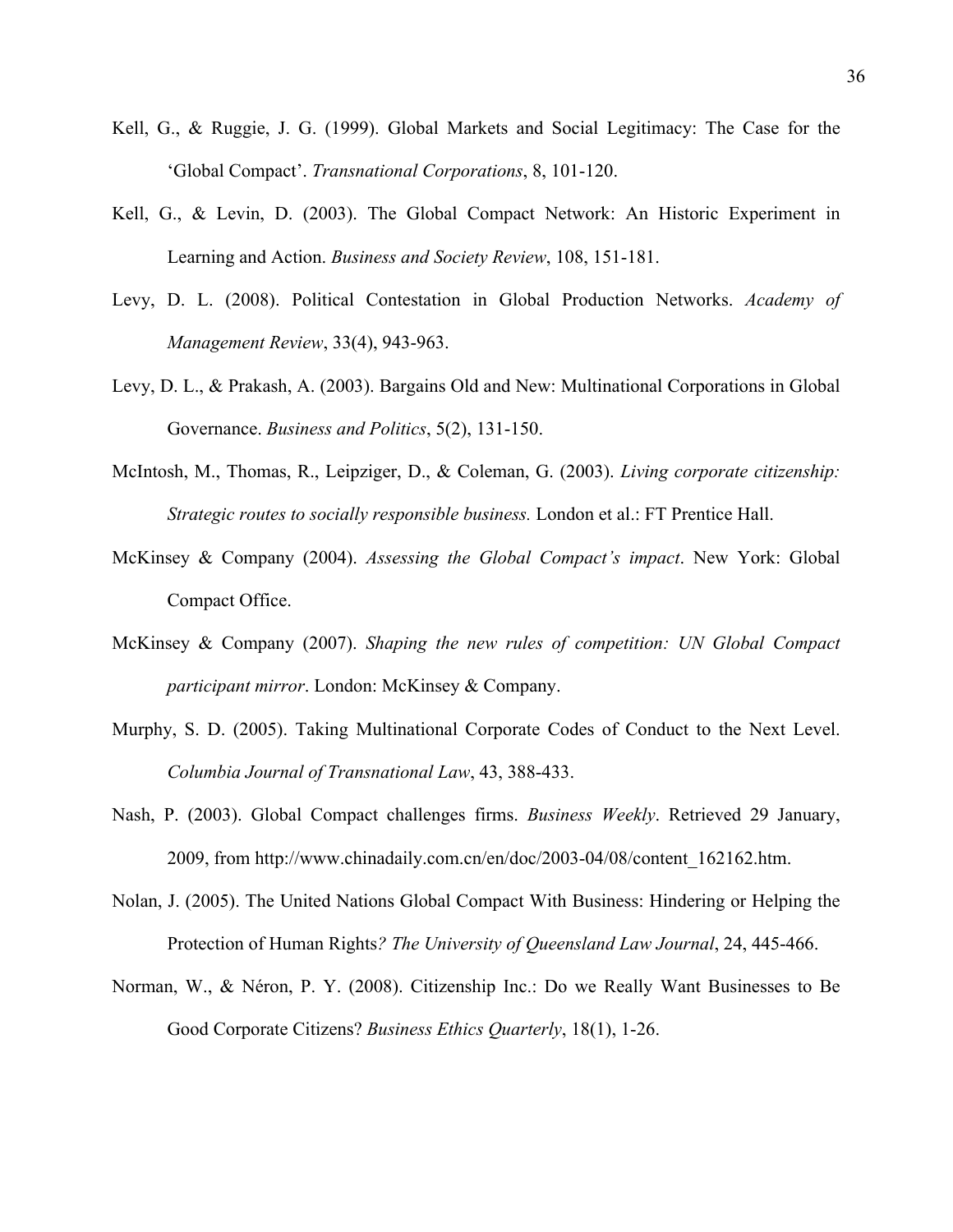- Orlitzky, M., Schmidt, F. L., & Rynes, S. (2003). Corporate Social and Financial Performance: A Meta-Analysis. *Organization Studies*, 24(3), 403-441.
- Palazzo, G., & Scherer, A. G. (2006). Corporate Legitimacy as Deliberation: A Communicative Framework. *Journal of Business Ethics*, 66, 71-88.
- Poncelet, E. (2003). Resisting Corporate Citizenship: Business-NGO Relations in Multistakeholder Environmental Partnerships. *Journal of Corporate Citizenship*, 9, 97- 115.
- Rasche, A. (2009). Toward a Model to Compare and Analyze Accountability Standards: The Case of the UN Global Compact. *International Journal of Innovation and Sustainable Development* (in press).
- Rasche, A., & Esser, D. E. (2006). From Stakeholder Management to Stakeholder Accountability: Applying Habermasian Discourse Ethics to Accountability Research*. Journal of Business Ethics,* 65, 251–67.
- Rizvi, H. (2004). UN pact with business lacks accountability. *Global Policy Forum*. Retrived 20 July, 2007, from http://www.globalpolicy.org.
- Rosenau, J. N. (1992). Governance, order and change in world politics. In J. N. Rosenau & E. O. Czempiel (Eds.), *Governance without government: Order and change in world politics* (pp. 1-29). Cambridge: Cambridge University Press.
- Ruggie. J. G. (2001). Global\_governance.net: The Global Compact as Learning Network*. Global Governance*, 7, 371-378.
- Ruggie, J. G. (2002). Trade, Sustainability and Global Governance. *Columbia Journal of Environmental Law*, 27, 297-307.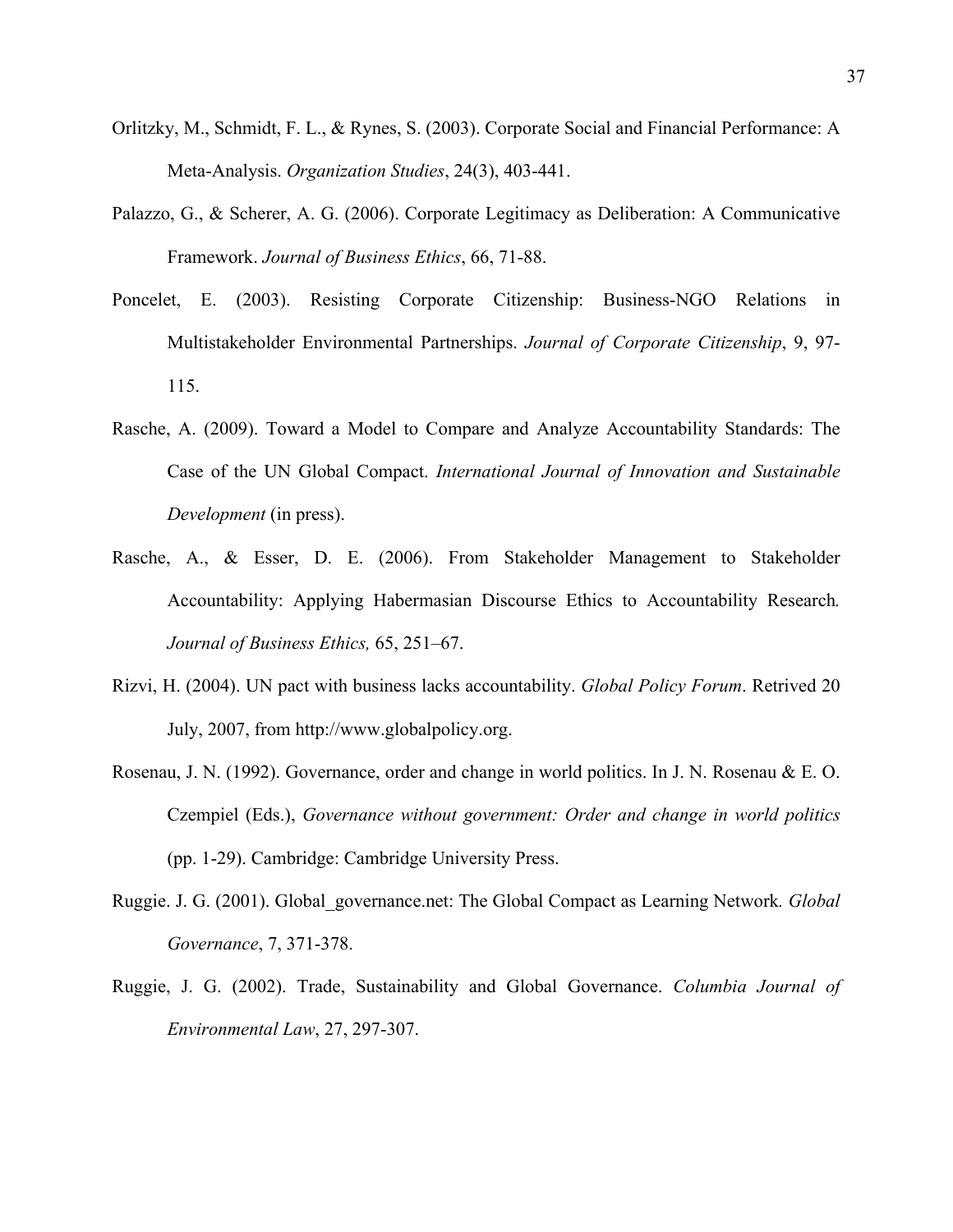- Scherer, A. G., Palazzo, G., & Baumann, D. (2006). Global Rules and Private Actors: Toward a New Role of the Transnational Corporation in Global Governance. *Business Ethics Quarterly*, 16, 505-532.
- Sethi, S. P. (2003). Global Compact is another exercise in futility. *Financial Express.* Retrieved 20 July, 2007, from http://www.financialexpress.com/news/global-compact-is-anotherexercise-in-futility/91447*.*
- Selznick, P. (1985). Focusing organizational research on regulation. In R. Noll (Ed.), *Regulatory policy and the social sciences* (pp. 363-367). Berkeley: University of California Press.
- Thérien, J. P., & Pouliot, V. (2006). The Global Compact: Shifting the Politics of International Development. *Global Governance*, 12, 55-75.
- Transnational Resource and Action Center (TRAC) (2000). *Tangled up in blue: Corporate partnerships at the United Nations.* San Francisco: TRAC.
- United Nations (1999, 1 February). Secretary-General address to the World Economic Forum in Davos, [Press Release SG/SM/6881]. New York: United Nations.
- United Nations (2001, 3 December). Towards global partnerships, [General Assembly Resolution A/56/L.33]. New York: United Nations.
- United Nations (2004, 24 June). Global compact participants on 'Common Historic Journey' to fairer, more stable world says Secretary-General at UN Summit, [Press Release SG/SM/9383, ECO/69]. New York: United Nations.
- United Nations Development Program (UNDP) (2005)*. Implementing the Global Compact: A booklet for inspiration*. Copenhagen: UNDP.
- Waddock, S., & Graves, S. B. (1997). The Corporate Social Performance: Financial Performance Link. *Strategic Management Journal*, 18(4), 303-319.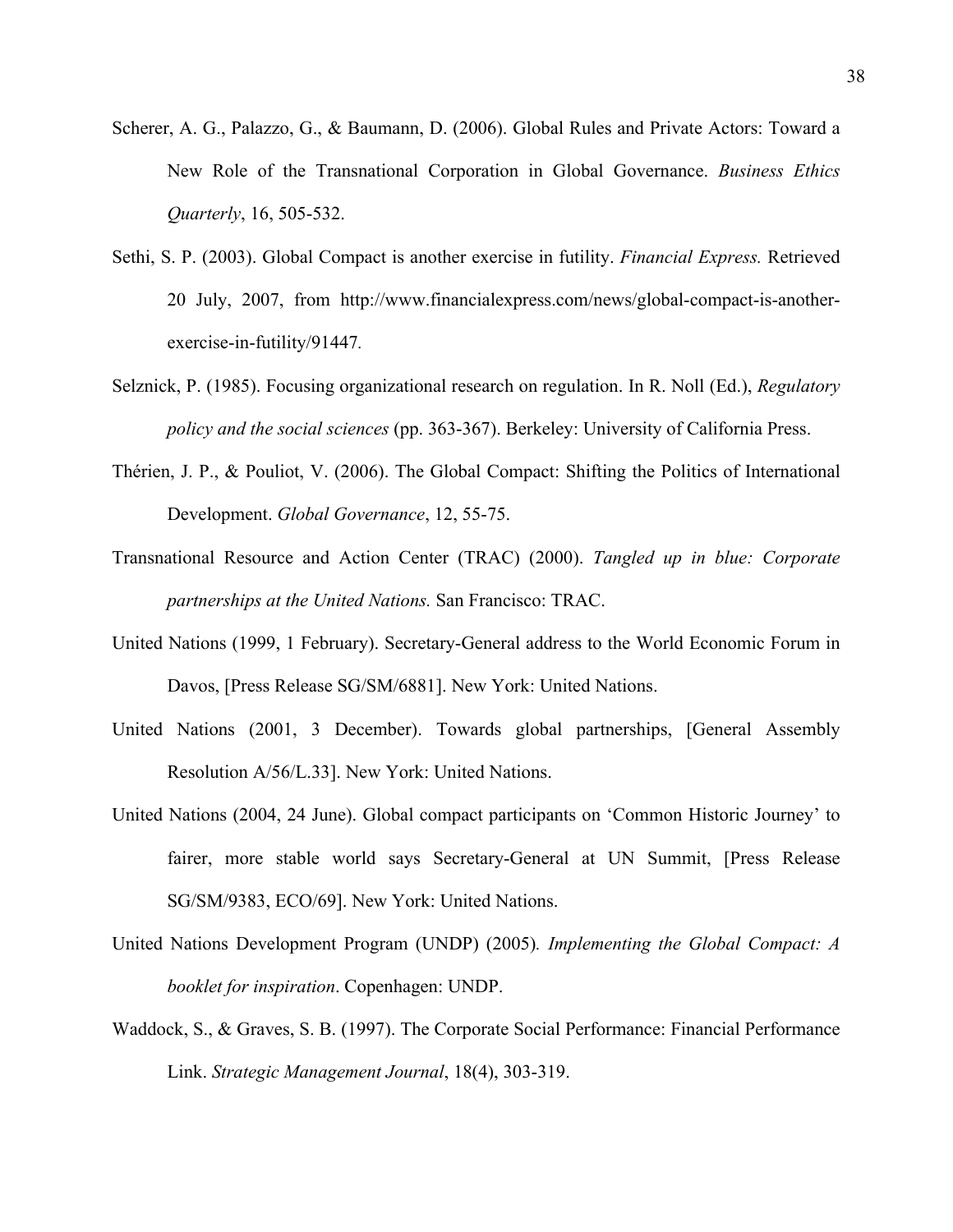- Webb, K. (2004). Understanding the voluntary code phenomenon. In K. Webb (Ed.), *Voluntary Codes: Private governance, the public interest and innovation* (pp. 3-32). Ottawa, CA: Carleton University Press.
- Williams, O. F. (2004). The UN Global Compact: The challenge and the promise. *Business Ethics Quarterly*, 14, 755-774.
- Windsor, D. (2007). Toward a Global Theory of Cross-Border and Multilevel Corporate Political Activity. *Business and Society*, 46(2), 253-278.
- Zammit, A. (2003). *Development at risk: Rethinking UN-Business partnerships.* New York: The South Centre and United Nations Research Institute for Social Development.
- Ziegler, O. (2007). Global Compact Membership in Europe and the US: A Case Study of the Automobile Industry. *Journal of Corporate Citizenship*, 26, 55-68.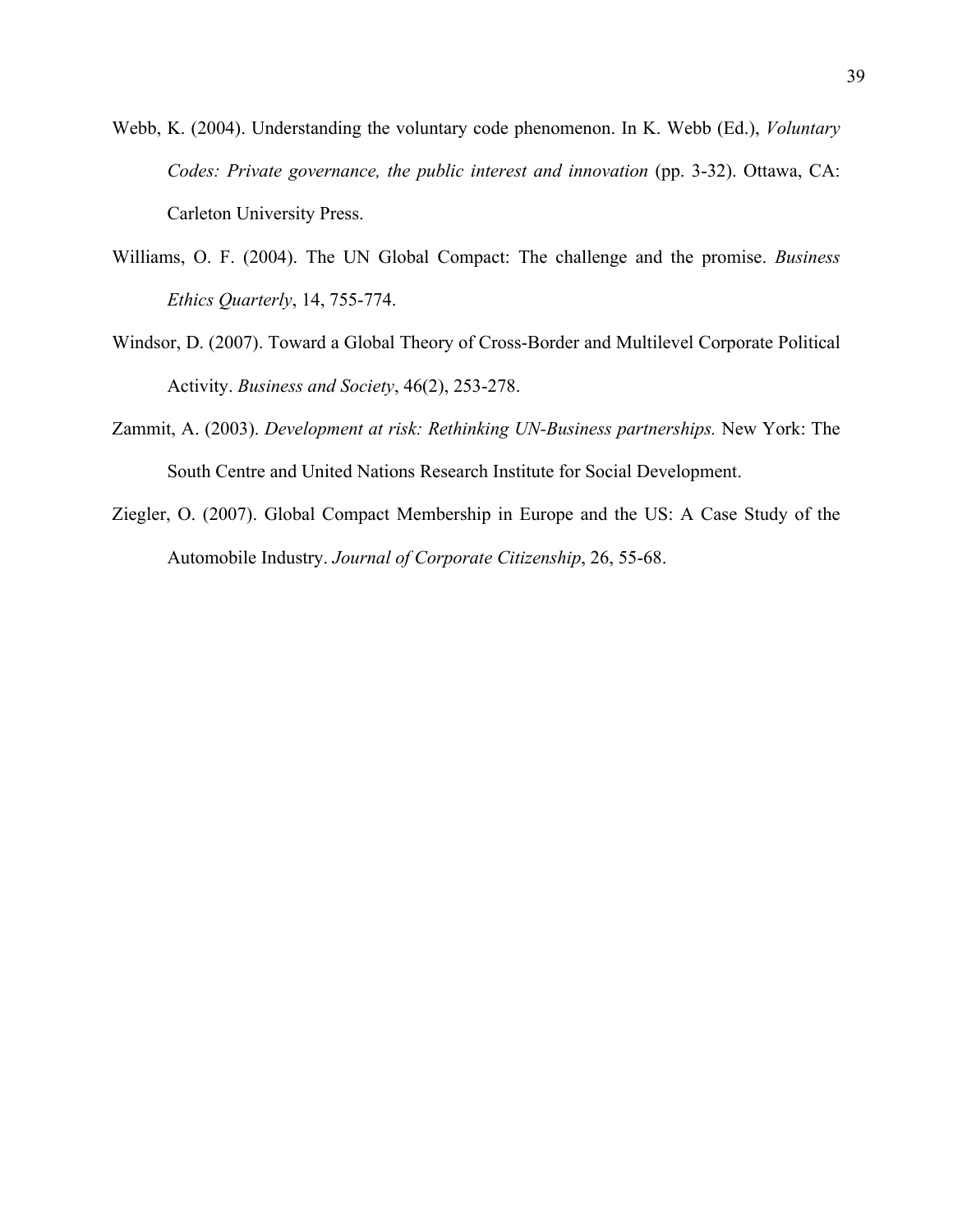## **Figure 1**